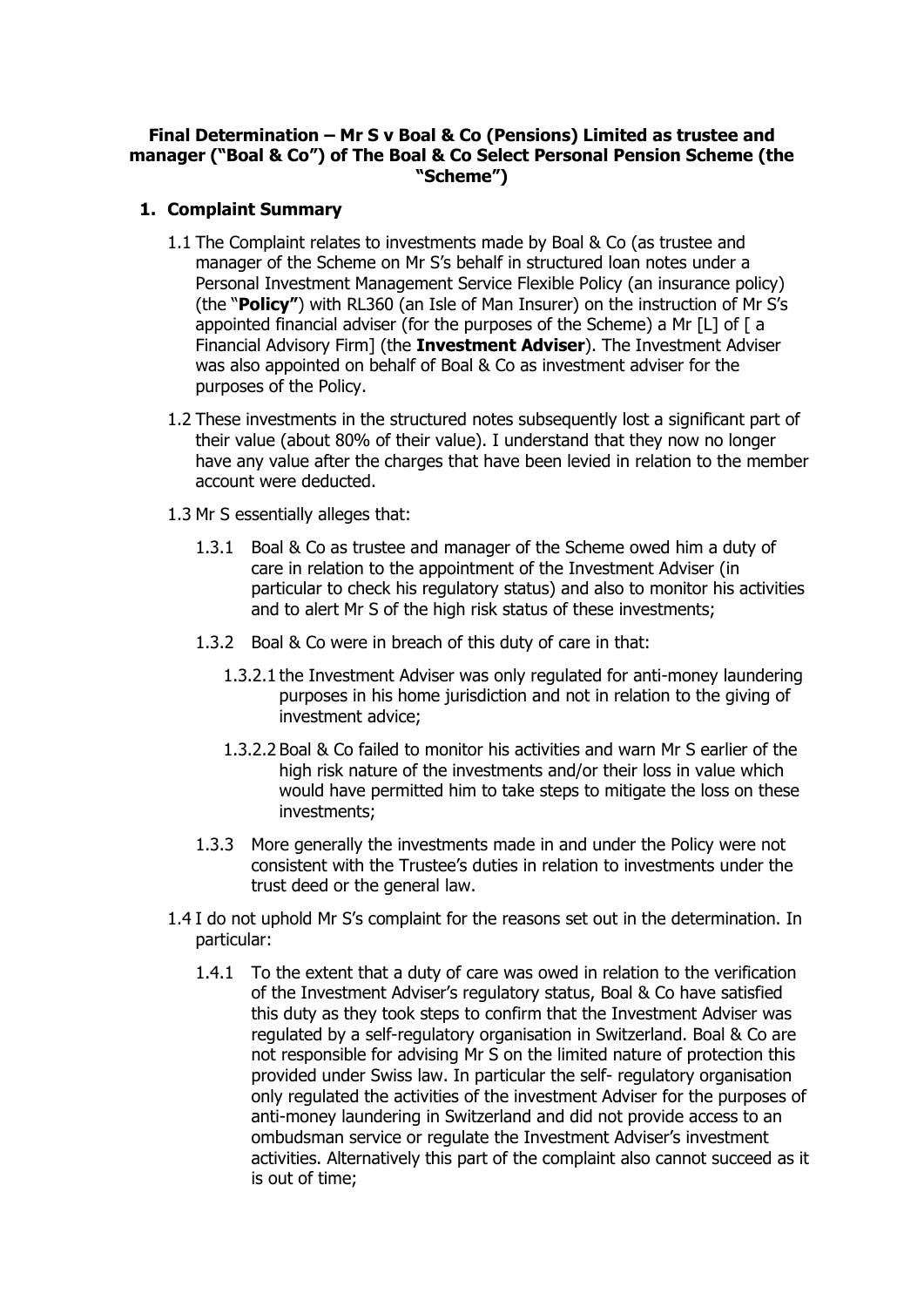- 1.4.2 In relation to the complaint about the monitoring of activities of the Investment Adviser in the last 3 or more years (any complaint relating to events before then is out of time) Boal & Co did not:
	- 1.4.2.1 owe a duty to advise Mr S on the high risk nature of the investments (it was reasonable to assume that Mr S's advisers would be providing this advice; Boal had no knowledge of Mr S's attitude to risk or investment strategy and under the contractual terms entered into by Boal & Co and Mr S, it was accepted that Boal & Co were not giving investment advice and Mr S should take is own advice);
	- 1.4.2.2 It was reasonable for Boal & Co to assume that Mr S would be notified of the investment losses by the Investment Manager he had instructed Boal & Co to appoint on his behalf and the Investment Adviser was also provided with copies of the 6 monthly investment reports.
- 1.4.3 In relation to the complaint about whether the investments made were consistent with the Boal & Co's investment or fiduciary duties under the trust deed and the general law I do not consider that there has been a breach of these duties for the reasons set out in more detail in the determination.
- 1.4.4 I, therefore, do not uphold Mr S's complaint.

[Note - The names of the Investment Adviser is redacted as they are not party to the complaint]

# **2. Background to Application to Join the Scheme**

- 2.1 Boal & Co is the current and original trustee of the Scheme which is a personal pension scheme regulated by the Isle of Man Financial Services Authority. Boal & Co also acts as registered schemes administrator to the Scheme and is authorised to perform this role by The Isle of Man Financial Services Authority. The Scheme is also approved by the Isle of Man tax authorities as an approved personal pension scheme. The Scheme is subject to Isle of Man law. The Scheme is, I understand, authorised as a domestic scheme under the Retirement Benefit Schemes Act 2000 and the Retirement Benefits Scheme (Domestic Schemes) (General Administration) Regulations 2004 and is open to non Isle of Man residents such as Mr S who was resident in Switzerland at the time he joined.
- 2.2 The Scheme is governed by a declaration of trust dated 20 May 2008 and an accompanying set of rules. The investment provisions can be found in Clause 6 of the Declaration of Trust. Broadly the investment provisions allow the trustees to invest in any investment as if they were absolutely and beneficially entitled subject to certain limited restrictions in loans and Isle of Man applicable law. It is possible however for Boal & Co (as Trustee) to impose restrictions on the investments that can be made under the Scheme. In particular under clause 6.3 of the Trust Deed" the choice of range of investments offered to Members from the above permitted list shall be at the sole discretion of the trustees, subject to the overriding requirement that such investments shall comply with the Applicable Law." I have set out the relevant investment provisions more fully in the Appendix to this Determination.
- 2.3 Under Rule 3.1 of the Trust Deed and Rules admission of a Scheme member is at the absolute discretion of the Scheme Administrator and shall follow completion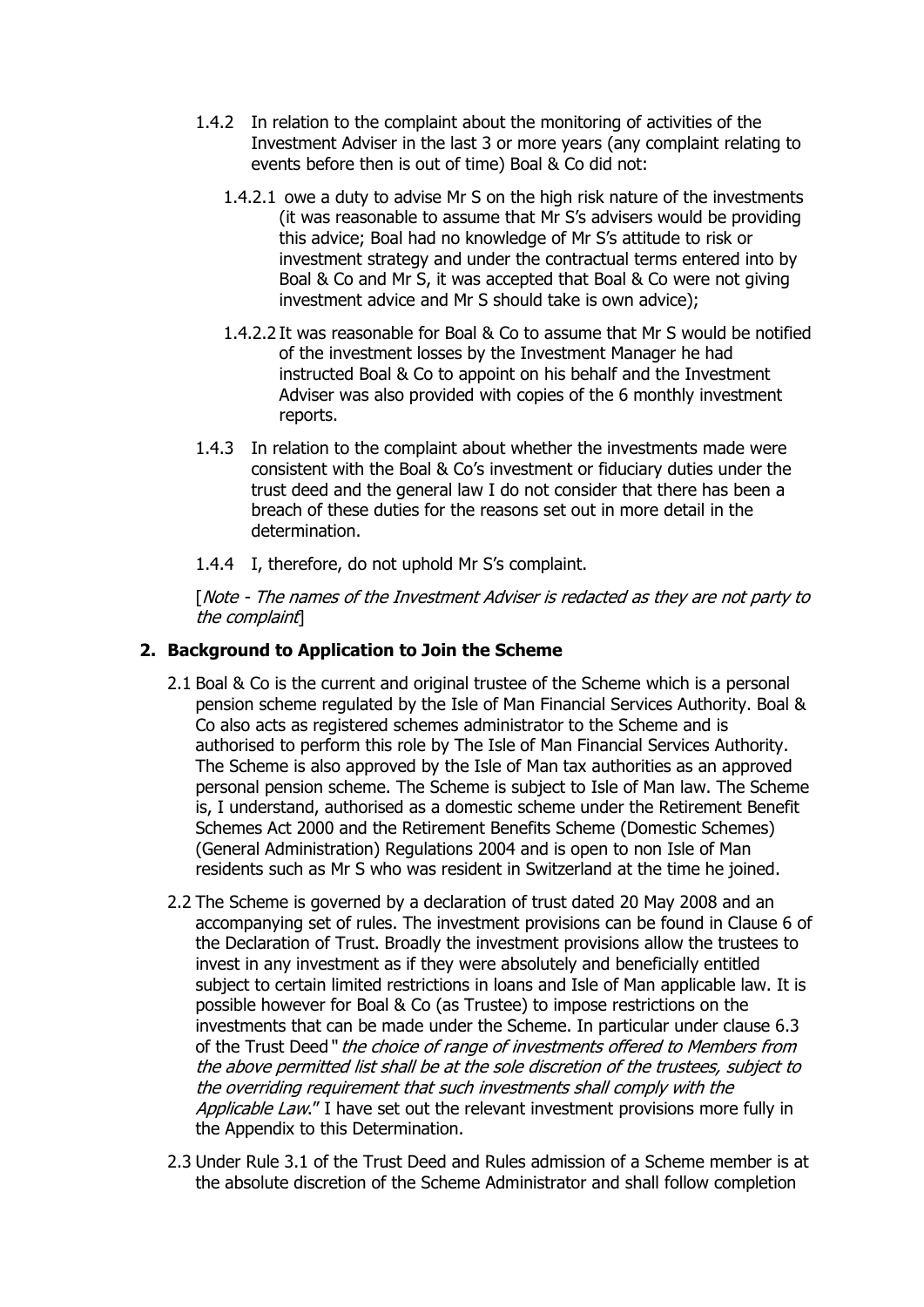of the application form as prescribed by the Scheme Administrator from time to time. In my view the terms set out in the application form (as prescribed by the Scheme Administrator) are also part of the terms of the trust governing members' rights and obligations under the Scheme. These in turn, among other things, place an obligation on the member to comply with the Rules and the terms and conditions applicable to the activities of the administrator. As noted below, the Application Form also instructs the Trustees and Administrator to appoint a financial adviser for the purposes of the Scheme and the member indemnifies the Trustees and Administrator in relation to investment decisions made by the appointed financial adviser.

- 2.4 Mr S applied to join the Scheme on 23 September 2013. The following documents would have been provided to Boal & Co at or around this time:
	- 2.4.1 An Application form for the Scheme signed by Mr S on 23 September 2013 at page 6 and on 24 September 2013 a page 5, as witnessed by Mr [L] (the **Pension Application**).;
	- 2.4.2 An application form for the Policy with RL360 Limited ("**RL360**") on behalf of the Trustee and [Mr L] on 24 September 2013 on behalf of his appointed [Investment Adviser]) (the "**Application**"));
	- 2.4.3 An Investor Adviser Appointment dated 27 September 2013 appointing Mr [L] of [Investment Adviser] to act in the capacity as investment adviser of the Policy (**Appointment**); and
	- 2.4.4 A Select Brochure with some general information about the Scheme (the "**Brochure**").
- 2.5 At the time Mr S applied to join the Scheme he was resident in Switzerland, the [Investment Adviser] was also located in Switzerland. It was stated on page 2 of the Application Form that the [Investment Adviser] was authorised by a regulatory organisation called VQF. The Application Form was also countersigned by the Investment Adviser.
- 2.6 The application form contains a number of provisions which are potentially relevant to the complaint:
	- 2.6.1 Under paragraph 2 of Section 11 of the Application Form (Terms and Conditions) it was confirmed that:

"Boal & Co does not carry out investment business or provide investment advice. Any investment transactions to which it is party will not involve the giving of investment advice. The Client acknowledges the need to take such investment advice as may be required from parties other than Boal & Co."

- 2.6.2 Under paragraph 3 of section 11 of the Application Form (Client Requests and Disclosure) it was provided, among other things, that:
	- "a. Boal & Co shall be entitled to act upon the requests of the Client or the Client's Financial Adviser, whether given by word of mouth letter, telephone, facsimile, email or other means;
	- b. Boal & Co shall not be obliged to perform any of the Services or act on any instructions which might in their opinion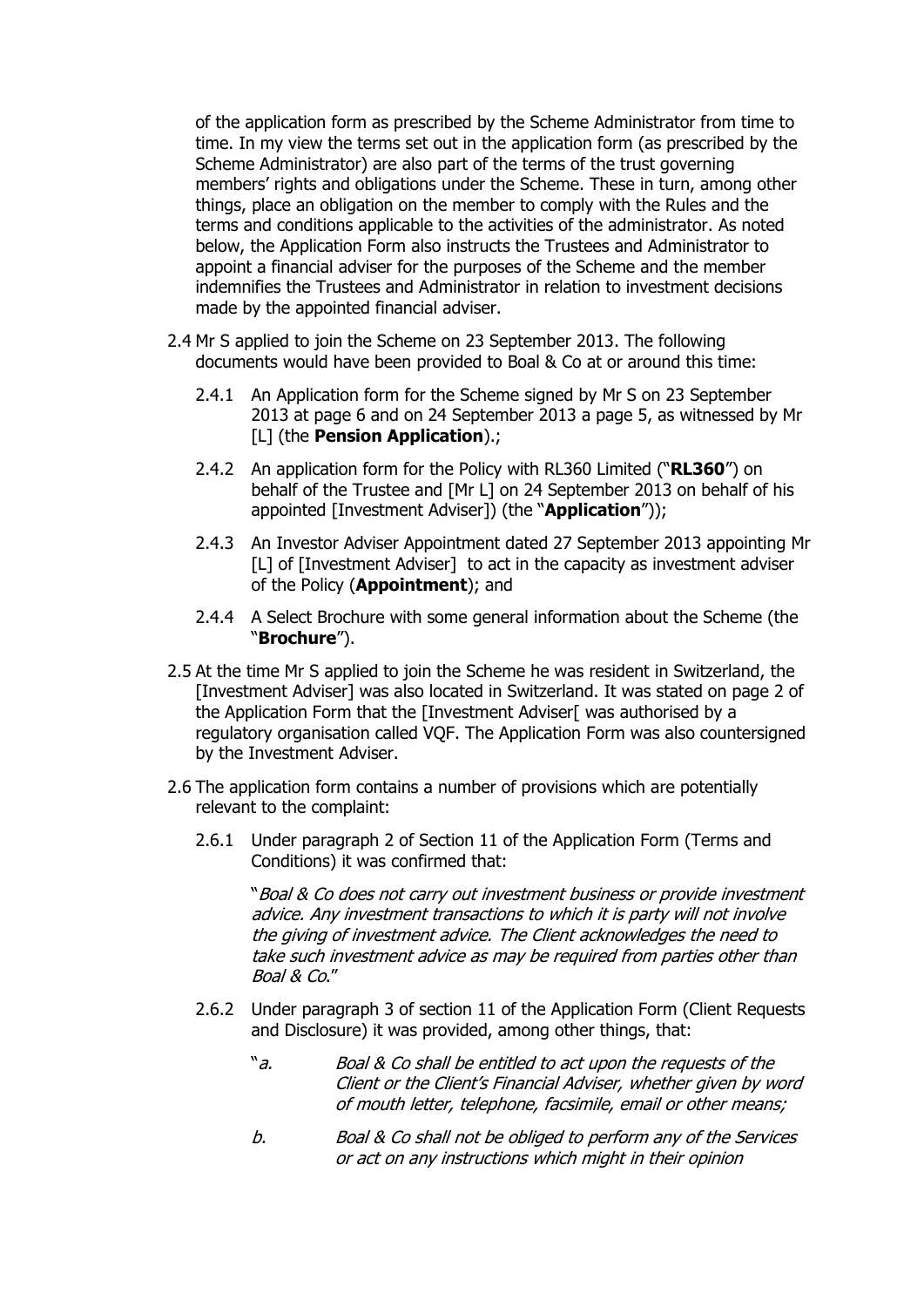contravene the laws of any jurisdiction in which it is carrying out its Services or be contrary to its policies."

- 2.6.3 Under paragraph 4 of Section 11 of the Application Form (Indemnity) it was provided among other things that:
	- "a. Other than as provided for in Section 5 below, the Client (jointly and severally if more than one) indemnifies and agrees to hold harmless and will keep indemnified and hold Boal & Co harmless and will keep indemnified and hold harmless Boal & Co from all actions, suits, claims, demands, proceedings, liabilities costs and expenses whatsoever which may be taken or made against Boal & Co or the Scheme in respect of the Services."
- 2.6.4 Under paragraph 5 of Section 11 of the Application Form (Liability) it is provided that:
	- "a. Boal & Co shall be liable for the acts, decisions and advice that are made in the performance of the Services. Accordingly, Boal & Co shall hold harmless the Client with respect to any direct losses arising under or in connection with this agreement, including, without limitation, for breach of contract, negligence or other tort, or breach of statutory duty in the performance of the Services.
	- b. The Client agrees that save for liability for death or personal injury, Boal & Co's entire liability for the losses described in (a) above shall not exceed £10,000. Boal & Co shall not be liable for any other loss whatsoever."
- 2.6.5 Under paragraph 13 of Section 11 of the Pension Application (Member Declaration) it is provided, among other things, that:

"a. I apply for membership of the Scheme.

b. I agree to be bound by the Rules of the Scheme.

…………

- f. I request the Trustee and Scheme Administrator to appoint the Financial Adviser detailed in the Application Form, and will not hold the Trustee or Scheme Administrator responsible for any delays in the purchase or sale of any investments. I fully indemnify the Trustee and Scheme Administrator against any claim in respect of any investment decision or directions.
- ….
- h.. I consent to the Trustee and Scheme Administrator providing correspondence and information in relation to my Arrangements under the Scheme to my appointed Financial Advisor."
- 2.6.6 Under paragraph 2 of the Pension Application Mr [L] of the [Investment Adviser] is appointed as Mr S's financial adviser for the purposes of the Scheme. Under the terms and conditions described above, it was also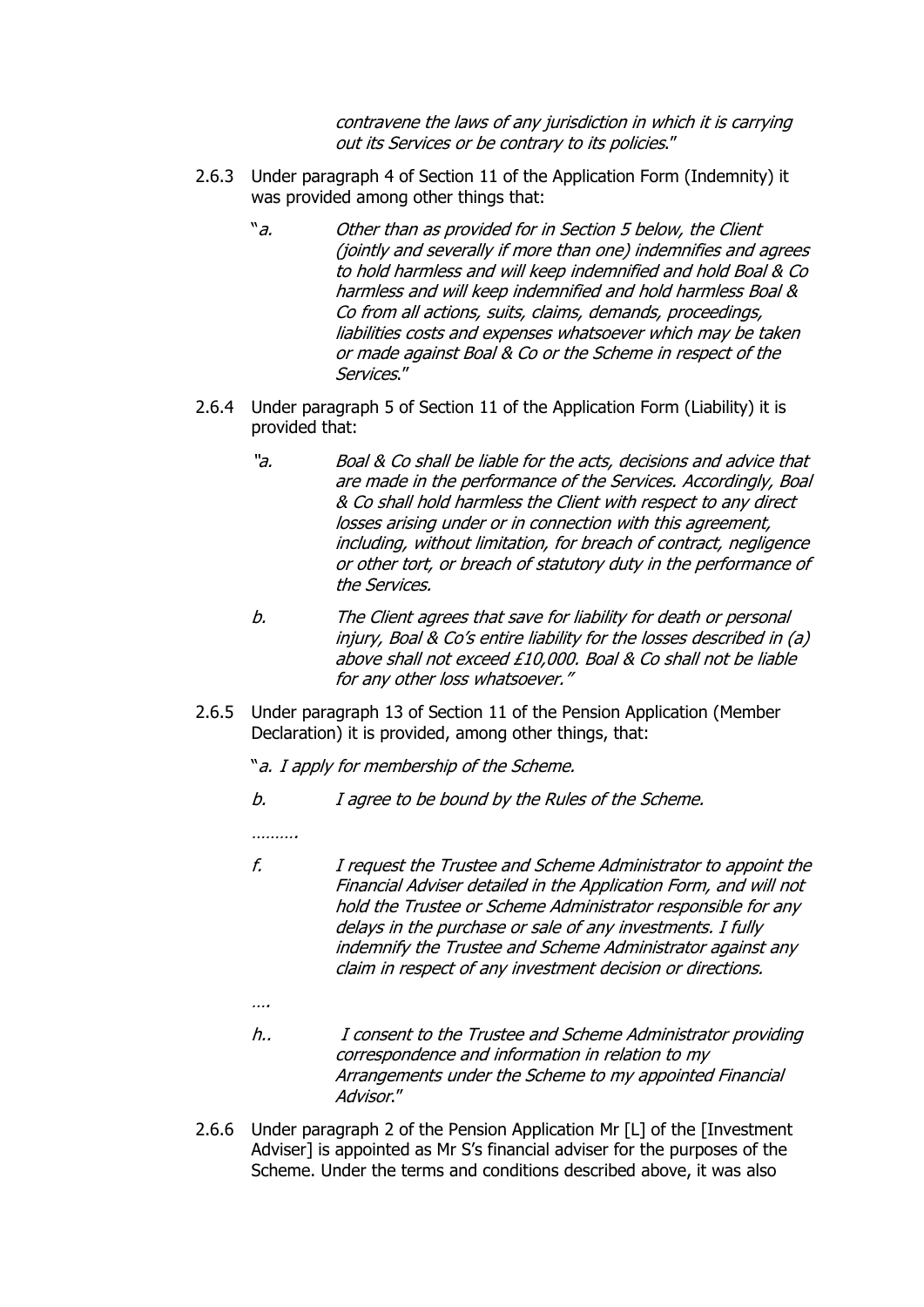confirmed that Boal & Co were authorised to act upon his instructions in relation to investments and the member indemnified the Trustee in respect of any claim in respect of any investment decision or directions. In my view it was therefore very clear that the Trustee did not accept responsibility for the investment decisions of Mr [L].

- 2.6.7 On the instruction of Mr [L] of the [Investment Adviser], on Mr S's behalf and with the knowledge of Mr S, the Trustee then took out the Policy with R360 which among other things appointed Mr [L] of the [Investment Adviser] as discretionary fund manager for the purposes of the Policy. Under the Policy it was agreed that RL360 could disclose all information relating to the Policy to the Investment Adviser.
- 2.6.8 The authorised signatories of the Trustee, as policyholder, signed a statement t to the effect that:

"I understand that Royal London 360 is not responsible for any loss or liability incurred to my policy as a result of advice given, or negligence by, my appointed Investment Adviser. I also understand that Royal London 360 is not responsible for the performance of the investments linked to my policy."

2.6.9 The Trustee (as policyholder) also ticked the box confirming:

"I confirm that my Investment Adviser will be acting on a discretionary basis. Dealing instructions may only be forwarded to Royal London 360 without my prior consultation. My Investment Adviser has confirmed to me that they have the necessary regulatory authorisations in order to perform this role."

2.6.10 The Investment Adviser countersigned the investment adviser appointment at clause 6 and in accepting the appointment agreed the following terms and conditions:

"6. The Investment Adviser must maintain such authorisation as is necessary to act as an Investment Adviser under the legislation and regulation. Where the Investment Adviser is carrying on investment business in the United Kingdom, under the terms of the Financial Services and Markets Act 2000, they must have the necessary authorisation for the activity of "Managing Investments".

- 2.7 Mr S would have had knowledge of the Policy documents signed by the Trustee in relation to his investments at the time which were entered into with his agreement.
- 2.8 Mr S should also I understand have received the Brochure about the Scheme which is in less legalistic language. The Brochure (at page 10) states among other things that:

"Investment management can either be self-directed by the member or delegated to an investment manager. Investment can be made into any of the following asset classes:

- Private portfolio bonds, managed bonds and other life assurance policies;
- Collective investment funds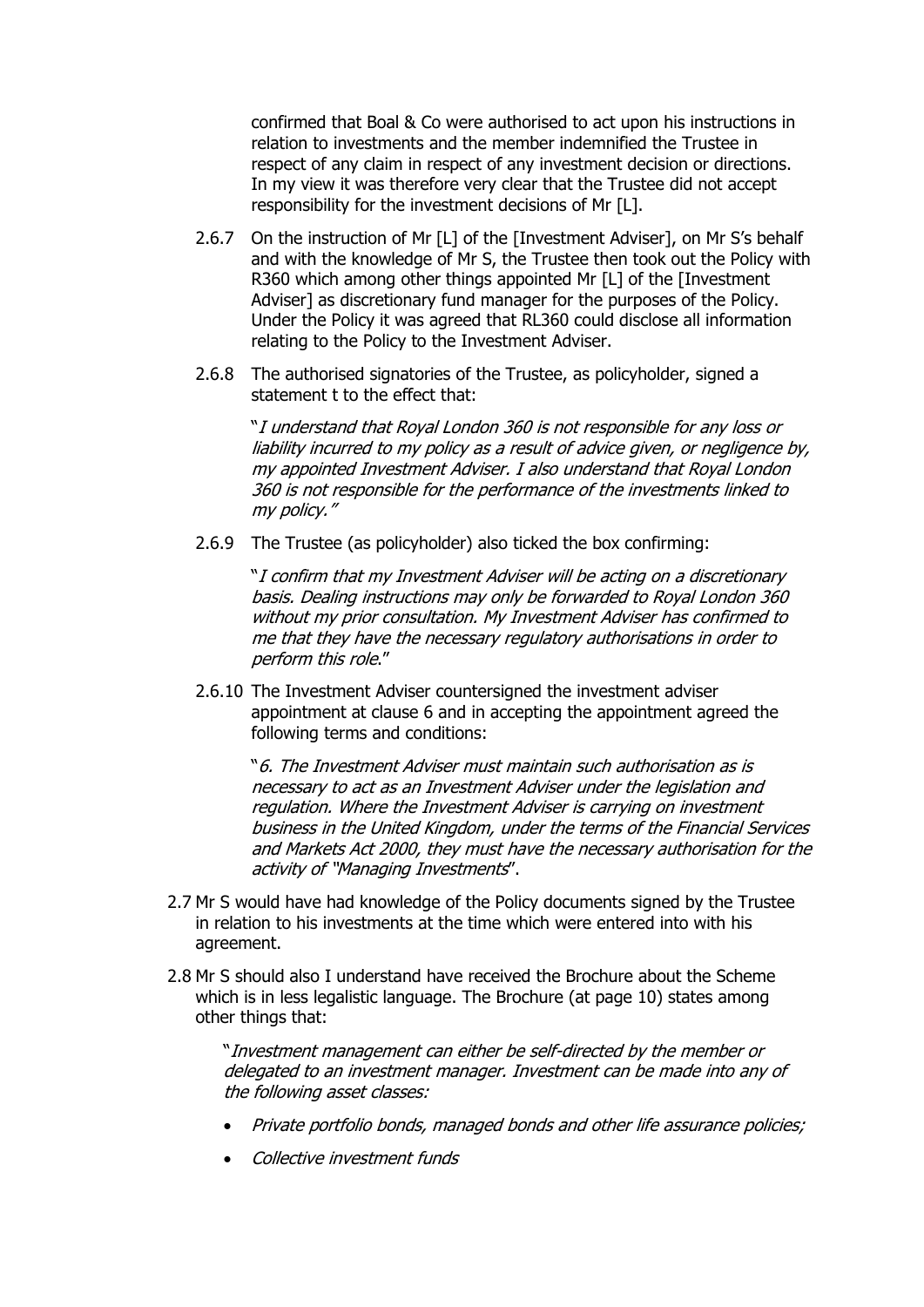As Select is an "open architecture" scheme, insurance bonds and investment funds can generally be selected from any product provider.

Please note that investment in residential property is not permitted in any circumstances because of HMRC regulations applicable to UK tax relieved funds including QROPS. Loans to members or connected persons are also not permitted.

For the avoidance of doubt Boal & Co (the Trustee and Scheme Administrator) do NOT provide investment advice. Responsibility for investment decisions and investment decisions rests with the member, or the member's appointed investment adviser. The value of investments and income from them can go down as well as up, and may be affected by fluctuations in exchange rates."

2.9 The statement at page 10 of the Brochure as to Boal & Co's role in relation to investments provides a very clear statement as to what investments are permitted, Boal & Co's role in relation to investments and the fact that the Scheme is a self-directed scheme. This is also dealt with again at page 6 of the Brochure in the section on Investment Choice.

### **3. Investments Made under the Policy**

- 3.1 The documents I have seen indicate that an initial premium under the Policy was made on 13 March 2014 of £95,796.
- 3.2 An online summary of transactions in the GBP account maintained under the Policy that was produced by RL360 on 5 September 2017 indicates that various sales and purchases of investments (structured notes) were made on the instruction of the Investment Adviser during 13 March 2014 and 5 September 2017.
- 3.3 A Policy valuation produced by RL360 on 5 September 2017 reveals that the Policy Value on that date was £12,982 and the total premiums paid were £95,796 with withdrawals of £3,285 with a negative balance in the cash account. The policy valuation stated that the policy value allowing for withdrawals was down 83.11% at that stage as a percentage of premiums paid.
- 3.4 From the copy of the dealing instructions I have seen it would appear that all the dealing instructions came directly from the Investment Adviser to RL360. This which would have been permissible under the Policy given that Mr [L] was the appointed investment adviser for the Policy acting as a discretionary manager on behalf of the policyholder (the Trustee).
- 3.5 I would observe at this stage that the most significant losses were made on the sale of notes occurring more than 3 years ago. Generally I have limited ability to investigate matters which are the subject of a complaint more than 3 years ago so any claim in relation to the earlier losses is potentially out of time. I will come back to the limitation issue later in the determination.

### **4. Events on and after August 2017 leading up to the Complaint**

4.1 Boal & Co contacted Mr S in late August 2017 to arrange a call and to notify him that unfortunately the value of his investments had fallen significantly as a result of the decisions of his Investment Adviser and that they needed to inform him of his options.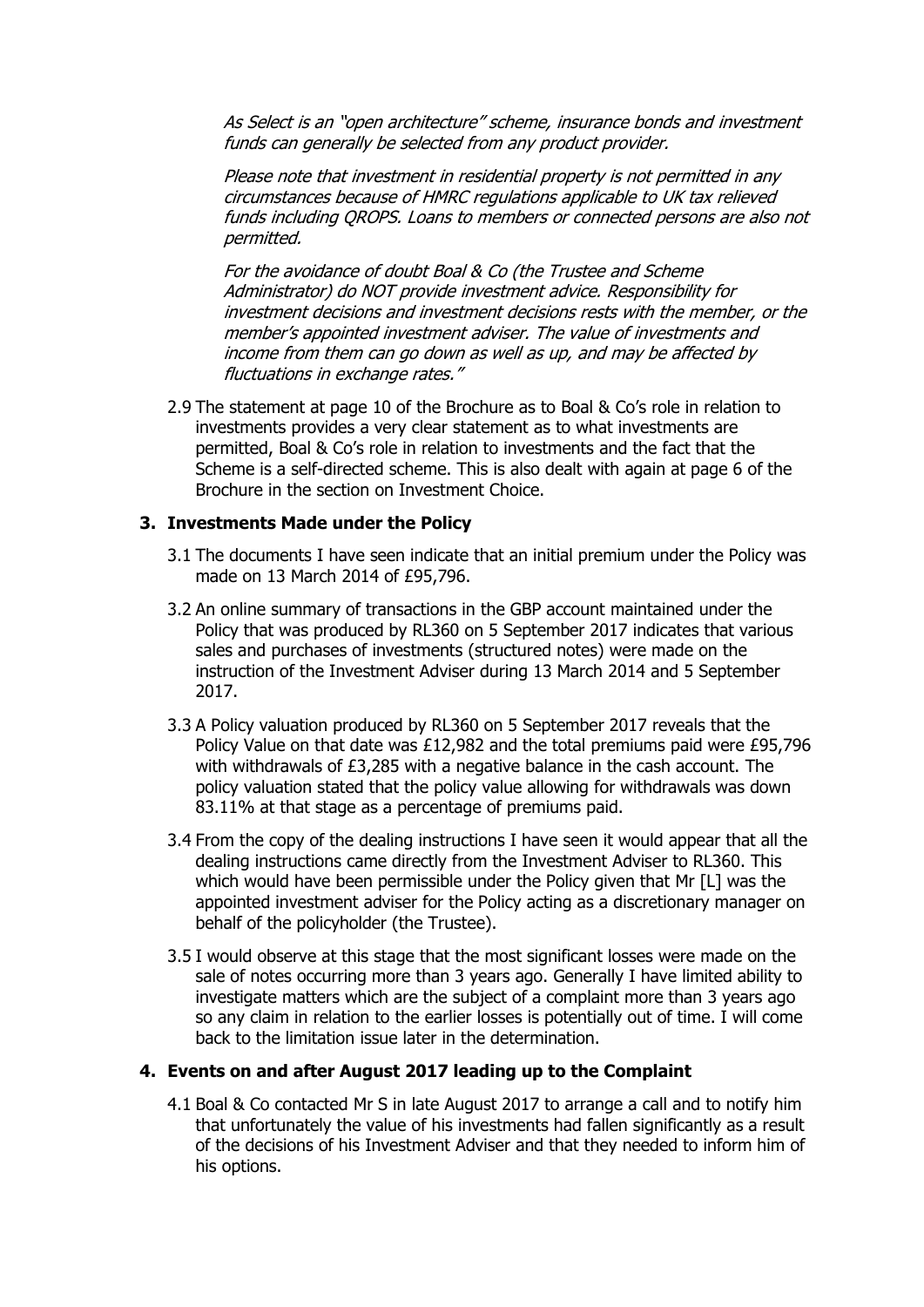- 4.2 Following up from the original email Mr S then received a call from a Mr Doyle of Boal & Co on 5 September 2017 notifying him that his Scheme had made losses of over 80%.
- 4.3 In a follow up email on 5 September 2017 Mr Doyle provided a copy of a recent valuation for the Policy and also a transaction history. Mr Doyle stated in this email, among other things, Mr S that:

"At the outset, we would have expected [Mr L] to have provided you with a full advice report detailing the recommended pension product, underlying investment product wrapper and proposed investment strategy for the portfolio (amongst other things) in addition to conducting a risk profile questionnaire with you in order to learn of your attitude to risk in respect of investments. As discussed, it appears that [Mr L] , as your appointed investment adviser, elected to use a high risk investment strategy involving the trading of numerous structured notes. Structured notes are often considered as complex, high risk investment assets and would tend only to be suitable for professional investors. Based on your conversation, you informed me that you do not recall any risk profile ever being agreed with [Mr L] at the start of the process. If a risk profile had been put in place, it is quite likely that the investment strategy employed would be in line with your attitude to risk".

In addition, as mentioned over the phone as your appointed financial adviser and investment adviser on the plan, we would be expecting [Mr L] to be conducting regular investment reviews with you to ensure the fund is performing as originally anticipated and is on target to meet pre-set benchmarks etc., however, you have informed me that contact has been minimal and no such review has ever taken place"

- 4.4 Mr Doyle explained again that Boal & Co could not provide financial advice but gave him a list of financial advisers in Switzerland he could contact and explained his options (e.g. appoint a new financial adviser, perform a self- directed mandate or surrender the policy. In terms of raising a complaint against Mr [L] and the [Investment Adviser] he would need to find out whether they are regulated in Switzerland and by which regulatory body so that a complaint could be lodged.
- 4.5 Mr S was later advised by another financial adviser that the structured notes that [Mr L] had invested in were indeed extremely high risk (as there were no caps and the notes tracked emerging markets). Mr S's other advisers have, I understand, described the dealings as atrocious and certainly not in the interest of their clients. Boal & Co have argued that I should not consider third party comments (and are looking at the matter with hindsight). However, I would note that the investments made by the Investment Adviser on Mr S do seem to have lost a very significant amount of money and it is not an understatement to say they have turned out a very unsuccessful investment. Shortly after being contacted by Boal & Co Mr S then sought to contact VQF (as the Investment Adviser's regulator) to make a complaint about the high risk investment strategy made on his behalf. Mr S sought to lodge a complaint in October 2017.
- 4.6 On 9 November 2017 VQF responded and explained that VQF is in its function as a self-regulatory organisation (SRO) pursuant to the Anti-Money Laundering Act on combating of money laundering and the prevention of the financing of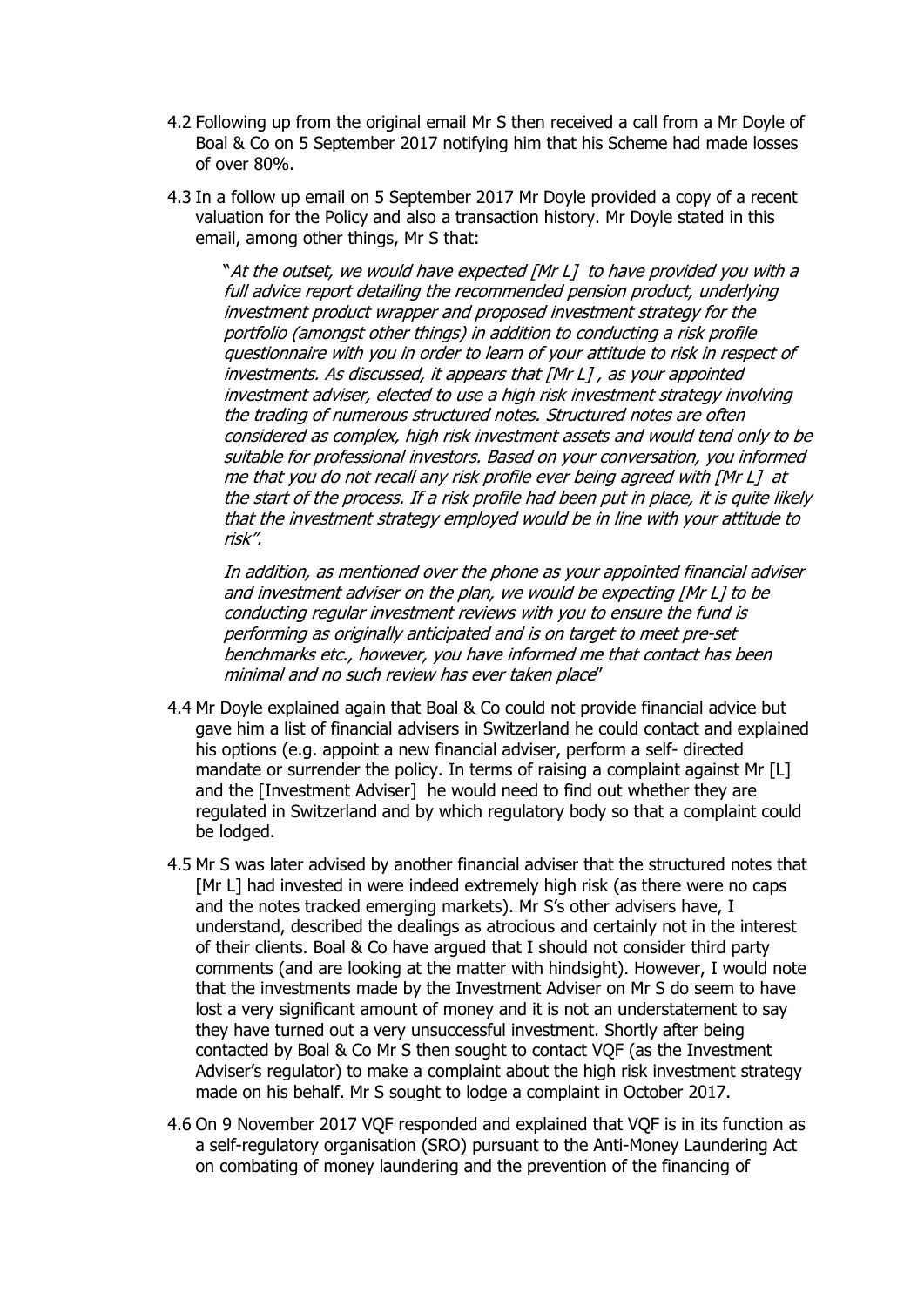terrorism in the financial sector, responsible for supervising their members about their compliance concerning their duties in accordance with AMLA. VQF only supervises the [Investment Adviser] in relation to that function. Also that the Investment Adviser is no longer registered for this function with VQF. VQF also noted that;

" We thank you for informing us about your problems with Mr [L], however, it must be said that according to our obligation of secrecy, we are not allowed to inform you about any measures that can or will be applied by VQF based on your complaint."

4.7 Mr S has however received confirmation from VQF that:

"We always supervised [the Investment Adviser] as a SRO-member and therefore only about its compliance in accordance with the AMLA."

4.8 It would therefore appear that [the Investment Adviser] was an SRO member supervised by VQF albeit only for anti-money laundering compliance. I do not profess to have any expertise about the financial regulatory system in Switzerland but it wold appear from the Swiss Regulator's webpages [www.finma.ch](http://www.finma.ch/) that FINMA requires companies or individuals wishing to engage in financial market activity to obtain authorisation from FINMA which checks they meet the relevant regulatory requirements. The type of authorisation granted under Swiss financial market legislation involves requirements whose degree of stringency depends on the specific activity concerned. It does seem possible for financial intermediaries to either hold a licence directly or become members of a self -regulatory organisation (SRO) recognised by FINMA (which would include VQF). The role of SROs, such as, VQF does indeed seem to be limited under Swiss financial regulations to compliance with anti-money laundering due diligence. I understand, however, that the Swiss Parliament has recently passed a new Financial Services Act and Financial Institutions Act in 2018 which among other things will strengthen consumer protection including, requiring investment advisers in Switzerland to sign up to a register of advisers, maintain adequate insurance coverage and access to and affiliation to an ombudsman service. These provisions will however not, I understand, come into force until 1 January 2020.

# **5. The Complaint Against Boal & Co**

- 5.1 Mr S then made a complaint against Boal & Co in relation to an alleged failure by Boal & Co to check that the Investment Adviser was an appropriately authorised adviser and also failure to exercise proper supervision of the Investment Adviser's investment activities and to notify him earlier about the losses. The complaint was first dealt with under Boal & Co's internal disputes resolution procedure.
- 5.2 Boal & Co did not uphold the complaint various grounds including that:
	- 5.2.1 Mr S had appointed [the Investment Adviser] as his financial adviser and investment adviser in advance as the [Investment Adviser] had introduced Mr S as a client to Boal & Co. Mr S fully indemnified the Trustee and Administrator against any claim in respect of any investment decision or directions
	- 5.2.2 Mr S had consented to Boal & Co providing information directly to the [Investment Adviser];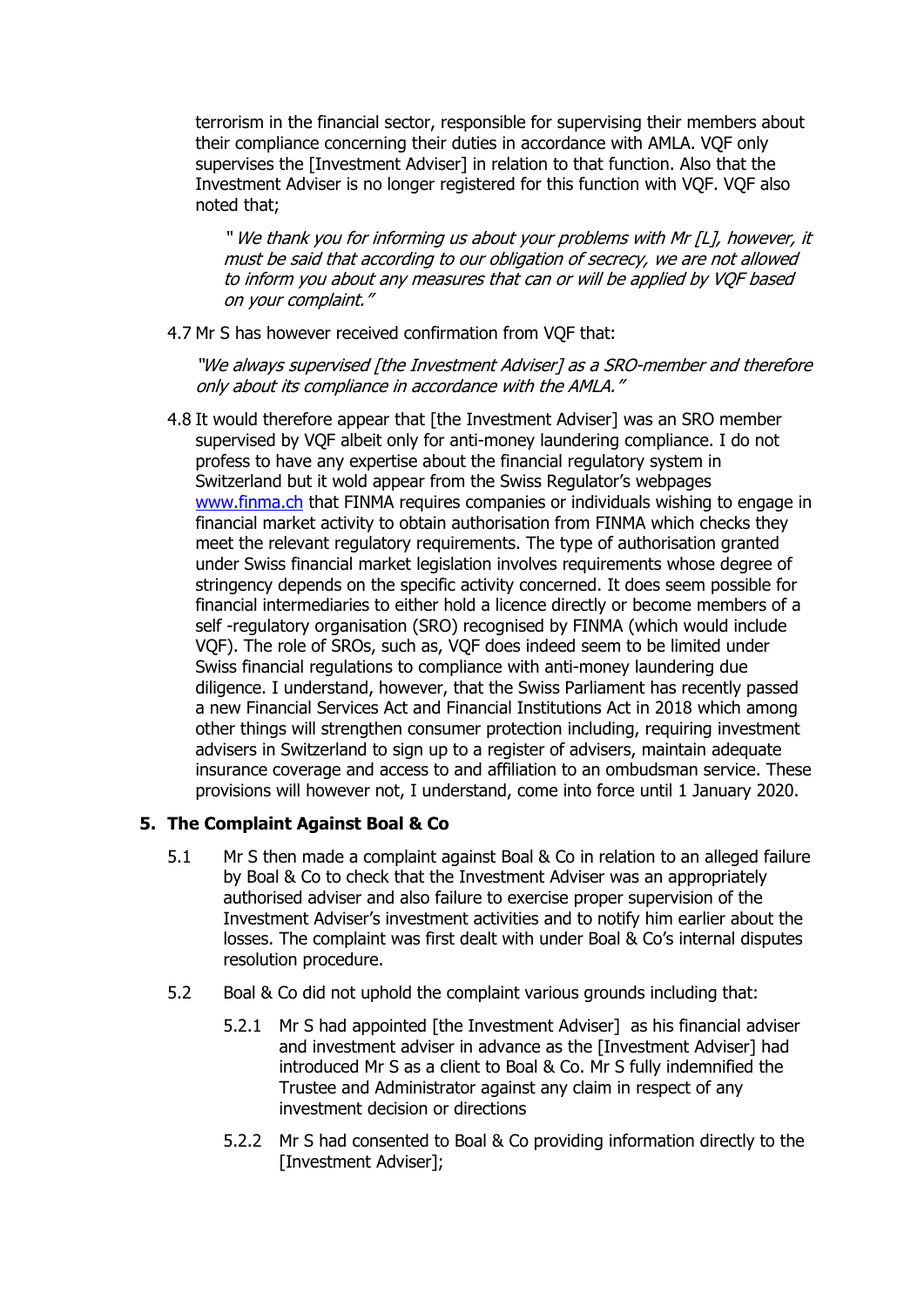- 5.2.3 Boal & Co had made it clear in the application that they did not carry on investment business or provide investment advice which may be required from parties other than Boal & Co;
- 5.2.4 Mr S had agreed that Boal & Co are entitled to act on the requests of Mr S and his financial adviser. Further Mr S indemnifies Boal & Co against all actions, suits, claims, demands, proceedings, liabilities and expenses;
- 5.2.5 in the appointment form for RL360 as an investment adviser, it is expressly authorised in section 1 (investment adviser appointment) that all investment decision making had been delegated to the investment adviser. Furthermore this section states that the investment adviser has complete discretionary authority, without consulting the trustee to make all investment decisions relating to the policy;
- 5.2.6 it was therefore incontrovertible that Mr S was aware of his financial adviser's appointment and that all investment decisions had been validly delegated to the [Investment Adviser]. Boal & Co noted that this is common practice in pensions and offshore policies.
- 5.3 Boal & Co further submitted in response to the complaint that:
	- 5.3.1 it was clear from the Application and documentation relating to the Scheme that Boal & Co was not responsible for any investments in the Scheme. The responsibility was with the appointed financial adviser.
	- 5.3.2 Mr S had declared he had received independent financial advice from a regulated adviser and the investment had been made under the trust deed and rules.
	- 5.3.3 Boal & Co had requested the relevant authority and authorisation number of the financial adviser in the Pensions Application and was under no obligation to undertake further investigation or due diligence;
	- 5.3.4 Boal & Co had power under the terms of the Scheme to appoint the [Investment Adviser] to act as investment adviser in the Pensions Application on a discretionary basis and did so in accordance with Mr S's instructions. The Appointment allows dealing instructions to be issued to RL360 without consultation with the Trustees;
	- 5.3.5 Boal & Co have not knowingly or deliberately acted in breach of trust or failed to exercise due care and diligence in making the Appointment and therefore have the benefit of the exclusion of liability at clause 12.1 of the Trust Deed.
	- 5.3.6 Boal & Co furthermore pursuant to clause 12.4 of the Trust Deed, as trustee, is not liable for any act or omission of an intermediary.
- 5.4 Boal & Co concluded in its IDRP response that:

"Accordingly, it is clear to us that the investment losses which your pension fund has suffered have been as a sole result of the investment strategy by your appointed investment adviser as approved by you in advance. Boal & Co as trustee and scheme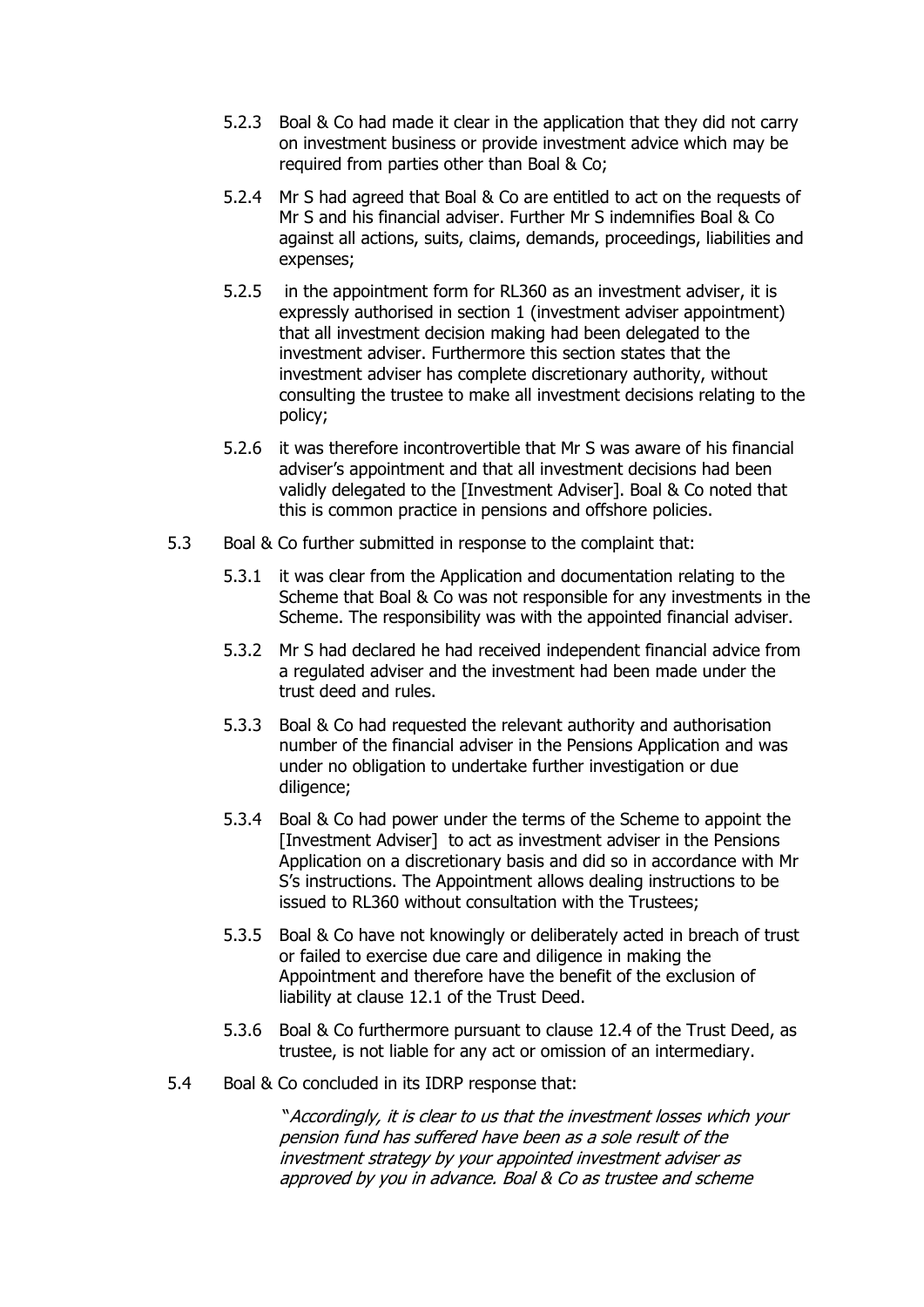administrator of the Scheme has no legal or other obligation to give you investment advice, to take investment decisions or to challenge the investment strategy of the investment adviser and you."

- 5.5 Mr S was not satisfied with Boal & Co's response and then made a complaint to the Pensions Ombudsman. Mr S recognises in his complaint that Boal & Co were not responsible for providing him with investment advice. Mr S has nevertheless advanced various arguments as to why Boal & Co is still responsible for the losses he has suffered. These are not all set out again here but include essentially that:
	- 5.5.1 Boal & Co owed any duty of care to Mr S to carry out checks to confirm that Mr S's financial adviser was properly regulated at the time of his appointment ;
	- 5.5.2 Boal & Co should have checked that Mr S was indeed a professional investor and had agreed the alleged high risk strategy at the outset and in particular the strategy of having all his money invested in the structured notes;
	- 5.5.3 Boal & Co should have checked the Financial Adviser's track record and other client records at the time of his appointment :
	- 5.5.4 Boal & Co should have monitored and exercised oversight over the activities of the Financial Adviser during the period from 2013 to 2017;
	- 5.5.5 Boal & Co should have and questioned or notified Mr S at a much earlier stage about the alleged high risk strategy being pursued on his behalf and the losses in the value of his investments. If there had been monitoring and Mr S had been notified earlier the losses suffered may have been reduced.

# **6. Boal & Co's further response to the Complaint**

- 6.1 Boal & Co have responded to Mr S's complaint in a further letter with extensive supporting documents. I am not going to set out the arguments advanced in full in the determination. However, I will refer to some of the submissions below:
	- 6.1.1 **Boal & Co's actions should not be judged with hindsight** any opinions given by other financial advisers to Mr S should be viewed as conjecture and the actions of Boal & Co cannot be judged with hindsight. Only facts and circumstances of the relevant time of accepting Mr S as a member of the Scheme and a financial adviser making the investment directions should be considered.
	- 6.1.2 **Limitation Arguments** certain of the elements of the complaint were out of time as generally the ombudsman cannot investigate events more than 3 year ago unless the complainant could not reasonably have been aware of the events which were the subject of the complaint or the Pensions Ombudsman exercises his discretion to go back further.
	- 6.1.3 **No legal or regulatory duty to investigate the scope of the appointed financial adviser's regulation or permissions** - the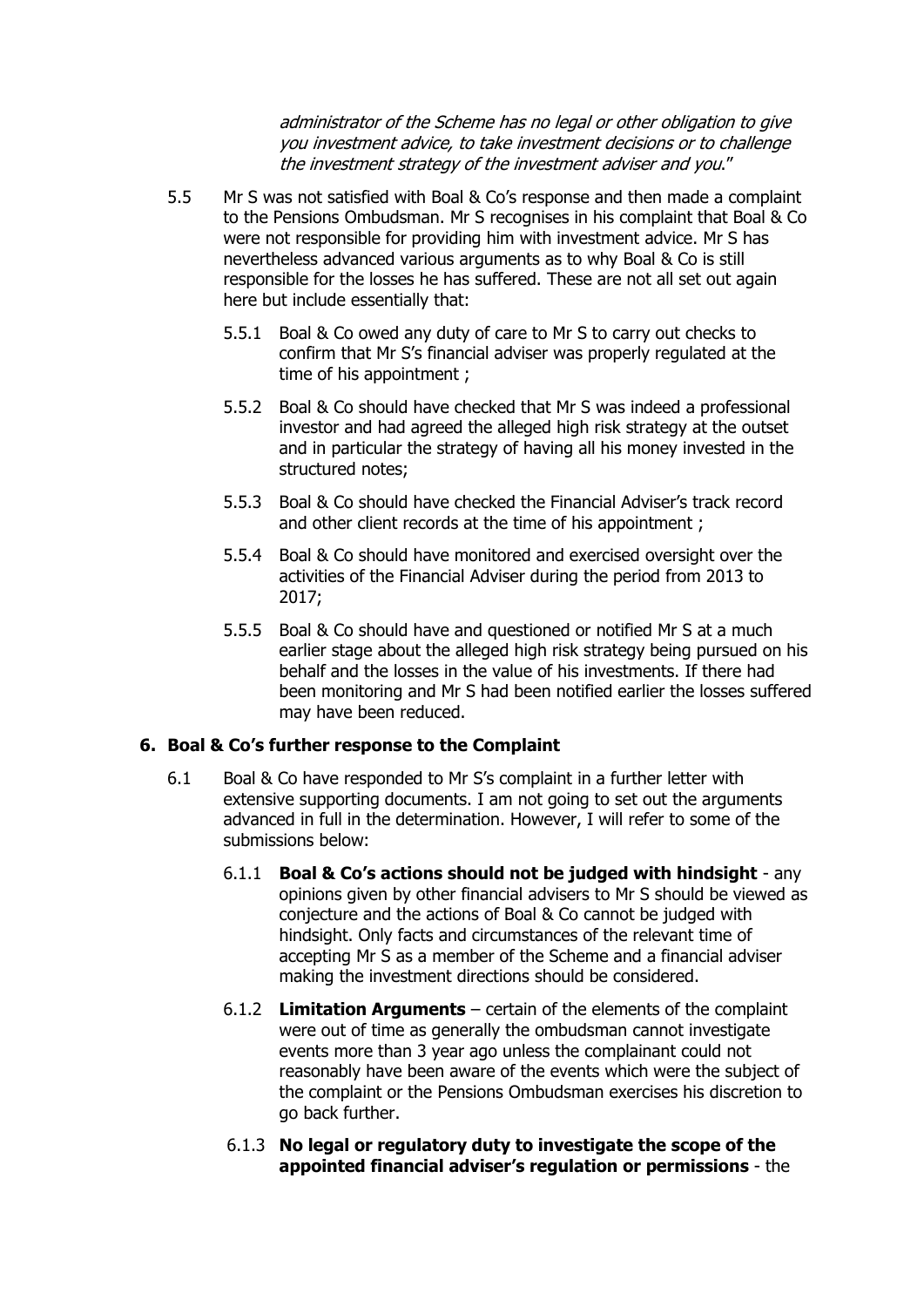Trustee had no legal or regulatory duty to investigate the scope of the appointed financial adviser's regulation or permissions and was not on notice of potential issues. In these circumstances it was reasonable for the Trustee to rely on the statements made in the contractual documents signed by Mr S and [Mr L] l as Mr S's adviser.

- 6.1.4 **Steps taken to verify 3VF's credentials** Even though Boal & Co had no duty to investigate the scope of the appointed advisers regulation or permissions Boal & Co did take steps to verify the credentials of Mr [L] l and his firm [the Investment Adviser] as the appointed financial adviser and investment manager. The adviser form confirms that he was regulated by VQF in Switzerland. This would have been verified on the FINMA website at the time of Mr [L]'s appointment, as VQF is, in turn officially recognised, regulated and supervised by FINMA.
- 6.1.5 **Lack of sight of investment instructions** In response to Mr S query as to why Boal & Co did not have sight of the investment instructions, Boal & Co notes that this is because Mr [L] had been given discretionary rights to manage the investment so there was no need to sign any investments;
- 6.1.6 **No duty to verify financial adviser's track record** Boal & Co were under no duty to verify Mr [L]'s financial record;
- 6.1.7 **No duty on Boal & Co to verify advice from Mr [L]**  Boal & Co maintains there is no duty on Boal & Co to independently verify advice obtained from Mr [L] on the basis of the contractual documents signed when Mr S joined the Scheme
- 6.1.8 **Boal & Co's duties with regard to investments** Boal & Co only has limited investment duties to Mr S. Boal & Co as trustee has wide power of investment under Clause 6.3 of the Trust Deed, subject only that the investments did not prejudice approval of the Scheme. Boal & Co at all times ensured that its investments did not prejudice approval of the Scheme. Boal & Co created its own investment guidelines in December 2016. Boal & Co took the decision, although they have no duty to do so, to attempt to mitigate the risk of members who may wish to embark on high risk strategies after discussing their options with members. I would note that the guidelines are described as being for adviser use and require the portfolio to be diversified and for the overall structure of the Portfolio to fit with the underlying client's agreed risk profile. The new guidelines do limit the portfolio investments in structured notes to 60%. Boal & Co note that after the investment guidelines were created and signed off by management, these parameters were used to create investment reports. The purpose of the reports was to highlight any current members who did not have investments in line with the suggested guidelines. When the first set of investment reports were created these highlighted the fact that Mr S's scheme was 100% invested in structured notes and that he had also suffered a substantial loss on his original investment.
- 6.1.9 **Sharing of investment statements** Boal & Co as policyholder would have received valuations from RL360 every 6 months since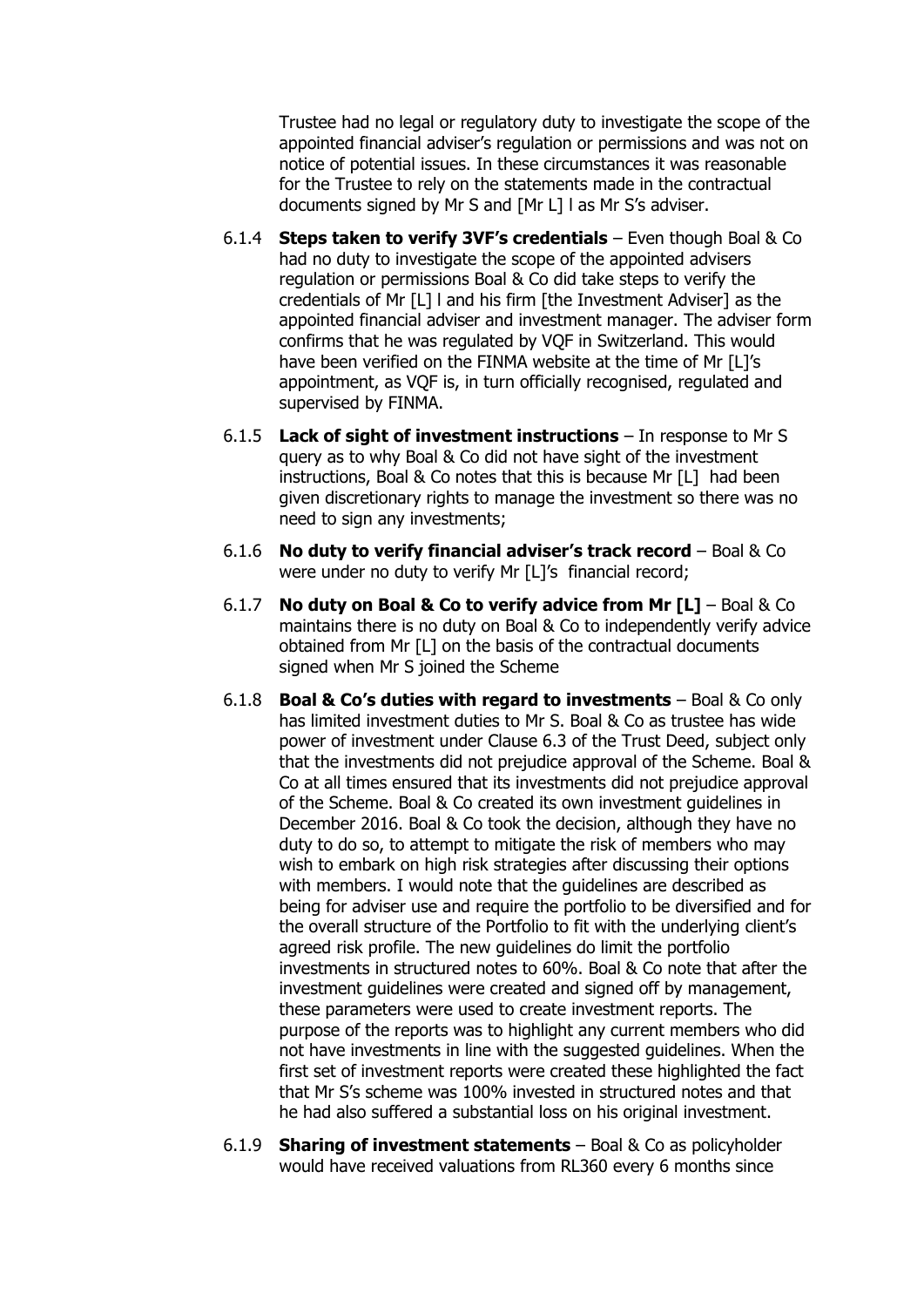policy commencement as would the investment adviser. This was confirmed by RL360. It is not the practice of Boal & Co to share valuations received from life providers with members. This is because it is the duty of the financial adviser to discuss valuations when they have regular meetings with members and members may already have been given direct access to the online system of the life provider. Mr S had access to the system in question since May 2016 so from that date he would have been able to view details of his policy including current valuation and a full transaction history.

- 6.1.10 **Trustee's obligations under the Investment Power and application of statutory duty of care** – Boal & Co submit that due to the investments of the Scheme being directed by the member the Trustee do not exercise the power of investment and did not select the investments on behalf of the member, therefore any statutory duty of care in relation to an investment is not applicable. Also Boal & Co submit that as Trustee of a self invested scheme they are not obliged to consider the suitability of investments or to prepare a list of acceptable investments. The Trustee's duty with regards to investments is limited to ensuring that any investments were not excluded under the relevant tax legislation so the approval of the Scheme is not prejudiced.
- 6.1.11 **Indemnity Protection** Boal & Co submit that in any event they have under the terms of the contract and the Trust Deed the benefit of the full indemnity and exoneration clause which it can rely on. The Indemnity can only be limited in circumstances where the trustee has failed to exercise due skill and diligence in the exercise of its functions. In this case, the investment function is not exercised by Boal & Co as trustee or scheme administrator. Boal & Co has exercised due care and diligence in the exercise of all applicable functions.

### **7. Trustee's duties in relation to the appointment of Mr [L] of the [Investment Adviser]**

- 7.1 In relation to the alleged breach of a duty of care in relation to the appointment of Mr [L] , the evidence I have seen shows that Boal & Co were contacted by Mr [L] of the [Investment Adviser] with a request to join the Scheme after Mr [L] had been appointed by Mr S as his financial adviser. I agree with Boal & Co that it is not responsible for that original decision by Mr S to appoint Mr [L] of the [Investment Adviser] as his financial adviser. I also agree with Boal & Co that Mr S (not Boal & Co) was responsible for satisfying himself as to Mr [L]'s general competence to provide him with financial advice. I therefore do not uphold this element of the complaint.
- 7.2 Mr [L] of the [Investment Adviser] was, then also appointed by Boal & Co (as Trustee) as Mr S's financial adviser in accordance with the instructions of Mr S under the Application Form (see above) and also at the request and with the knowledge of Mr S by the Trustees (in its capacity as policyholder of the Policy) with delegated authority from the Trustee to give RL360 instructions under the Policy in relation to the choice of linked investments in relation to the Policy. Again Boal & Co cannot be held responsible for the appointment of Mr [L] to perform this role as they were acting on instruction of Mr S.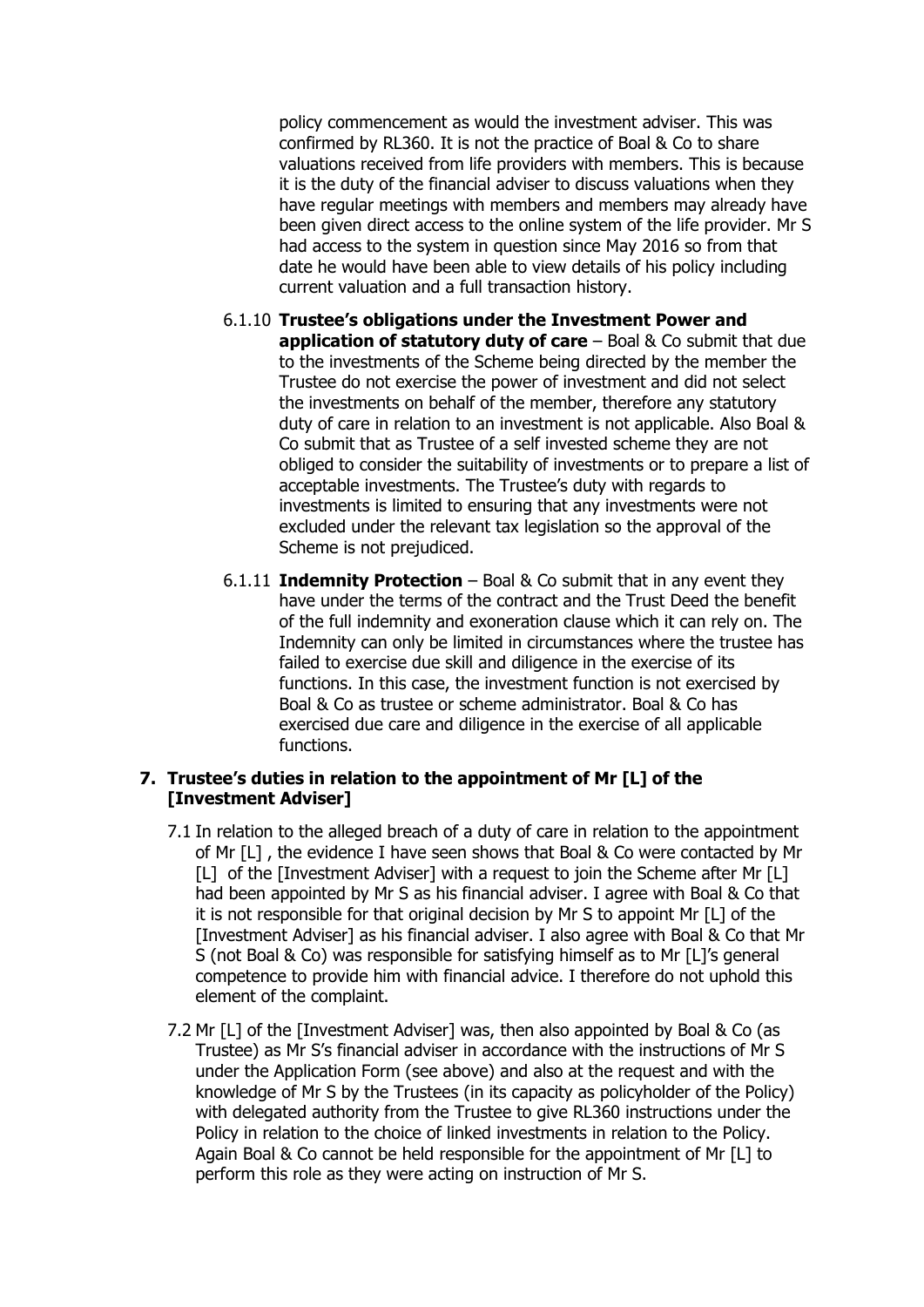- 7.3 In relation to Boal & Co's duties (if any) to verify Mr [L] of Investment Adviser's regulatory status, my view is that Boal & Co may have assumed a limited duty to verify that the person that Mr S has instructed them to appoint as the discretionary manager for the purposes of the Policy was regulated in an appropriate jurisdiction as the application form contained a box requesting information on the regulatory status of the adviser. If they had not obtained this information there could have potentially have been a breach. Boal & Co did, however, request the relevant authority and authorisation number in Switzerland of the financial adviser in the Pensions Application which was provided. I also note that a check would have been made by Boal & Co on the VQF website of the registration number. It also does indeed appear from the VQF response that the [Investment Adviser] were regulated by VQF at the relevant time. Mr S has argued that the checks Boal & Co undertook were not sufficiently robust as they did not identify the limited nature of the regulatory functions undertaken by VQF in relation to investments. My view is that the checks built into Boal & Co's system for accepting a Pension Application were sufficient. To the extent that a duty was owed or assumed in relation to confirmation of the regulatory status of the appointed financial adviser it was discharged. It is also not in my view the responsibility of Boal & Co to advise Mr S of the regulatory regime in Switzerland and the fact that under the regulatory system operated by Switzerland at the time it was possible to be regulated by a an SRO for money laundering purposes only.
- 7.4 In relation to the complaint that Boal & Co should have checked that Mr S was indeed a professional investor and had agreed the alleged high risk strategy and in particular the strategy to have all his money invested in the structured notes, I agree that Boal & Co was not responsible for providing Mr S with investment advice and had no duty to independently verify or check the investment advice or his status. Boal & Co are not able to provide investment advice under their regulatory permissions. Mr S acknowledged in the Application Form that Boal & Co did not carry out investment business or provide investment advice and any investment parties to which it was a party will not involve the giving of investment advice. I therefore do not uphold this element of the complaint.
- 7.5 In relation to the complaint that Boal & Co should have checked the Investment Adviser's track record and other client records at the time of appointment, I agree with Boal & Co that they owed no duty to do so nor would they have the expertise to assess the Investment Advisers track record. Checking other records at the time of appointment would also have been in breach of the duty of confidentiality Boal & Co owes to other clients. A duty to notify Mr S of issues with the performance of the investment adviser would only arise if they were on specific notice of a particular issue with the adviser e.g. withdrawal of regulatory status, which I understand they were not at the time.

### **8. Monitoring of Performance of Investments and Notification Obligations on Boal & Co**

8.1 In relation to the complaint about the alleged failure to monitor performance of the investments my view is that Boal & Co did not have a duty to do this as under the terms of the Application Form it was clear that they were not able to give investment advice. It is also reasonable for Boal & Co to assume that the Investment Adviser would share copies of the 6 monthly investment statements in the period up to when Mr S had direct online access to RL360s systems from May 2016. I understand from Mr S that this was the first time he had direct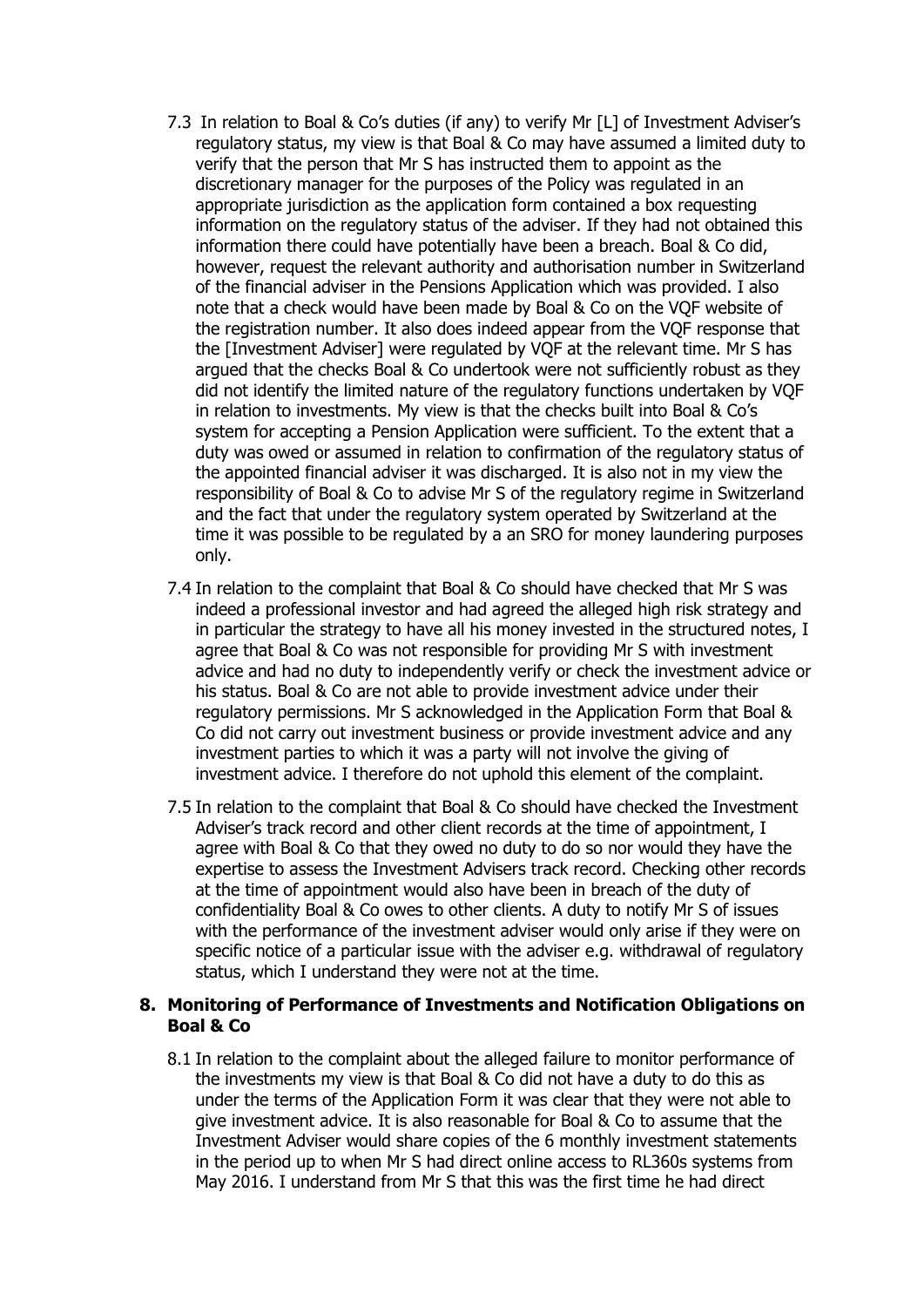access to the information. To the extent that Mr S was not given regular updates of the performance of the investments by his Investment Adviser I do also consider that Mr S is himself responsible to follow this up with his Investment Adviser.

- 8.2 I also do not accept that the fact the investments made under the Policy were of a "high risk" nature necessitates Boal & Co to bring these investments to the attention of Mr S given their limited role in relation to investments and their inability to advise on the investments. I agree with Boal & Co that it is reasonable to assume that Mr S's discretionary investment adviser will have agreed a risk profile with him in relation to investments and will have contacted him at regular intervals to ensure that he is kept up to date on the performance of his investments. Boal & Co not party to the investment advice received by Mr S and would not have had any knowledge of Mr S's attitude to risk in relation to investments and/or any knowledge of any other investments (if any) held by Mr S (outside the Scheme) to form a view on how the investments fitted into his overall investment strategy nor did they have regulatory authorisation to perform this role. Members do sometime adopt higher risk investment strategies which can result in loss as well as greater returns if the strategy is successful. The fact that the investments were in structured notes was not sufficient in itself to notify Mr S during a period when such investments were permitted under the Scheme rules.
- 8.3 I do not consider the fact that there were significant losses on the Policy investments in itself necessitates Boal & Co bringing this to the attention of Mr S (in the absence of other specific reasons). It is reasonable, in my view, to assume that the investment adviser (who will have received the same investment reports) would have brought this to the attention of Mr S. There is some evidence that he did indeed tell Mr S that there had been losses.
- 8.4 I do consider, however, that Boal & Co does owe a more limited duty to ensure that investments were made in accordance with the Trust Deed and Rules. To the extent that the Trustee have adopted a policy limiting permissible investments that can be made under Clause 6.3 they need to put systems in place to monitor compliance. In the period up to December 2016, the only restrictions on permitting investments were broadly those which would prejudice tax approval. So the duty of Boal & Co to monitor investments was in my view limited to checking that no investments were being made that could prejudice approval. In relation to the period on and after December 2016 when new more restrictive investment guidelines were adopted the duty would extend to ensuring compliance with the new guidelines. I accept that this could not have been done instantly following the adoption of the new Guidelines. Boal & Co did, however, carry out such checks and this identified the fact that the investments being made involved a very high proportion of structured notes in excess of the permitted percentage under the new Guidelines. I am therefore satisfied that Boal & Co discharged this limited monitoring duty.
- 8.5 I will also for completeness deal with the limitation arguments advanced by Boal & Co. If I had upheld any of the above complaints I agree that it would have been necessary to consider the appropriate limitation periods in relation to each of the complaints. I am generally only able to look at complaints in relation to acts or omissions that are the subject of the complaint occurring up to 3 years before the date the complaint was made if the complainant was unaware of the act or omission. If the complainant was unaware of the act or omission which is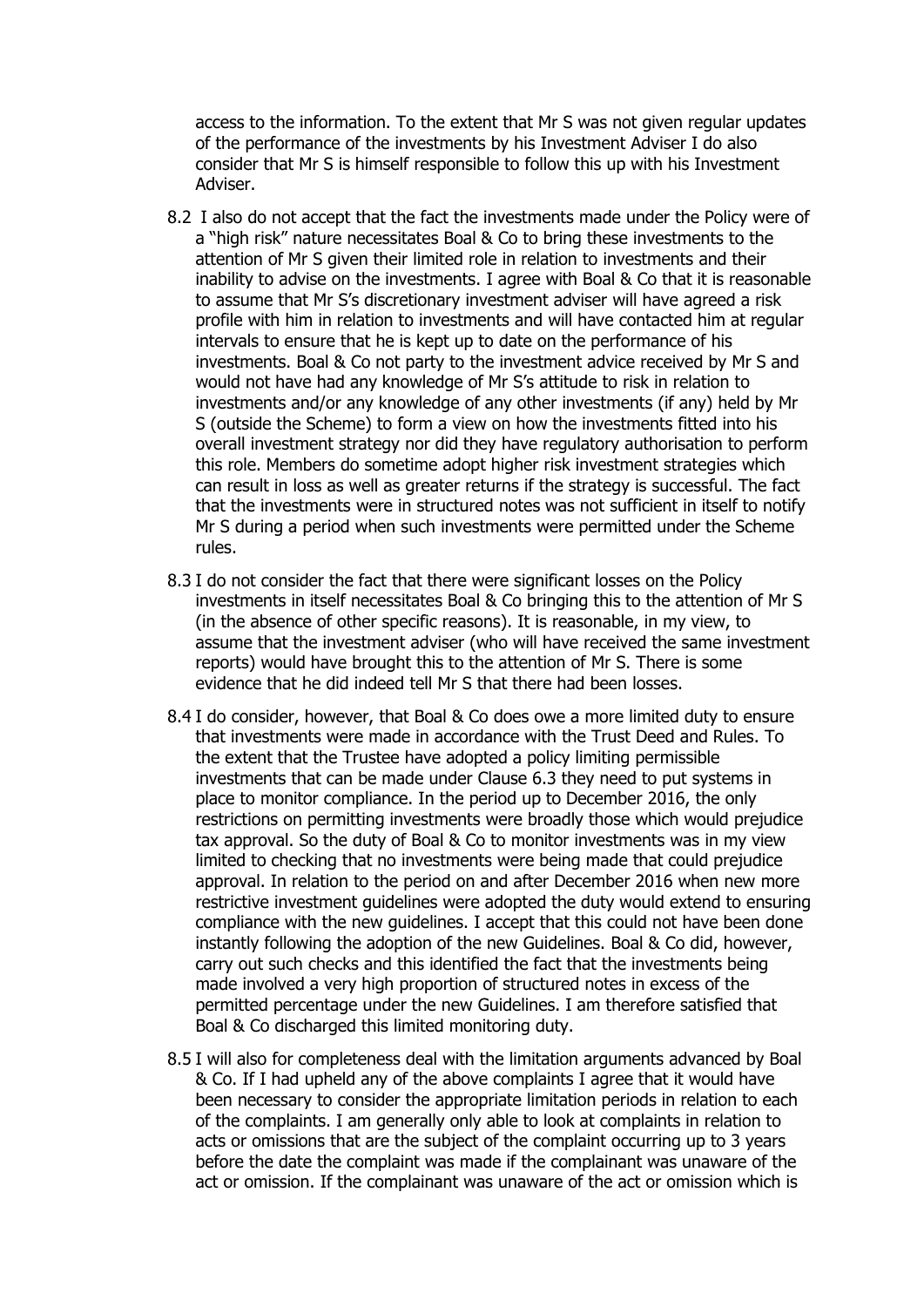the subject of the complaint then the time limit runs from the date he ought reasonably to have been aware, of the matter. My view is that it was reasonable for Boal & Co to assume that the investment reports would have been shared at least once a year by the Investment Adviser (arguably every 6 months). The maximum period I could look back in relation to complaints about the investment losses (if I had upheld them) would have been between 3 (possibly up to 4 years). From May 2016 onwards Mr S also had direct access to RL360s online systems.

- 8.6 I would also note that although clause 12 of the Trust Deed does contain an exclusion clause from trustee or administrator liability this does not cover any failure to exercise due care and skill in the discharge of their respective functions in respect of the Scheme. It is also not possible as a matter of law under section 20 of the Retirement Benefits Schemes Act 2000, to exclude trustees and administrators from liability for any failure to exercise due skill and care in the performance of their respective functions. So if I had found there had been a breach of duty (which I have not) the exoneration clause would have been ineffective to protect Boal & Co.
- 8.7 In a supplementary submission Mr S has states that had he understood Boal & Co's limited role in relation to governance of investment decisions when he completed the forms he would have been more cautious in his investment decisions. Mr S also notes that the Investment Adviser said how credible Boal & Co were and would have ensured against malpractice. Whatever Mr S may have been told about Boal & Co's governance role by the Investment Adviser, in my view the role of Boal & Co in relation to investment decisions was made sufficiently clear in the Pension Application and accompanying documentation including the Brochure.
- 8.8 Mr S has also questioned in his response to the provisional determination whether Boal & Co should have alerted him to the fact the Investment Adviser had invested his fund in structured notes without an adequate cash reserve. Again I consider that Boal & Co would not have had a duty to notify this. Effectively if they had they would have been straying into the role of giving financial advice which would be outside the terms of their authorisation and it was agreed they were not providing under the Application Form.

#### **9. The Trustee's investment duties in relation to the investments as Trustee and Administrator**

9.1 I finally need to consider whether Boal & Co are in breach of any general investment duties under Isle of Man law or the terms of the trust deed governing the Scheme. Boal & Co have argued in their submissions that due to the investments of the Scheme being directed by the member the Trustee do not exercise the power of investment and did not select the investments on behalf of the member, therefore any statutory duty of care in relation to an investment is not applicable. Also Boal & Co submit that as Trustees of a self invested scheme they are not obliged to consider the suitability of investments or to prepare a list of acceptable investments. The Trustees duty with regards to investments is limited to ensuring that any investments were not excluded under the relevant tax legislation so the approval of the Scheme is not prejudiced.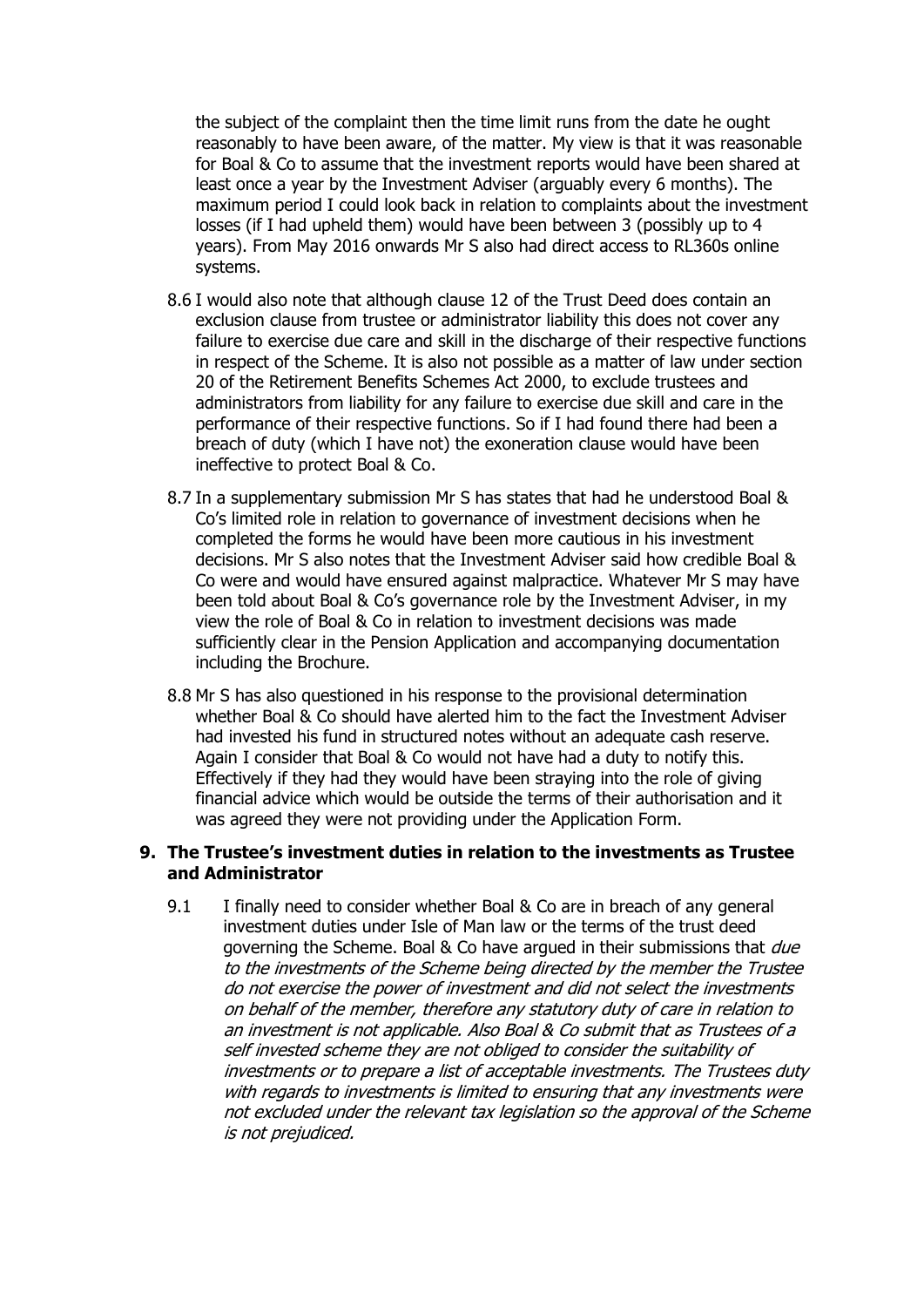- 9.2 I have considered this argument carefully as this type of issue is of general relevance to my jurisdiction as there are many self-directed pension schemes in the Isle of Man. I have concluded that having regard to the term of the Scheme (see below) Boal & Co are broadly correct. However, Boal & Co do owe a limited duty to Mr S under the trust deed and trust law generally in relation to its role in determining the permissible investments under the Scheme and also monitoring compliance with its lists of permissible investments from time to time (see above). To understand why I have reached this conclusion it is necessary to analyse the investment duties which can be owed by Trustees under Isle of Man law which could potentially include duties under:
	- 9.2.1 the Retirement Benefits Schemes Act 2000 (which is the main statute under which Isle of Man occupational pension schemes and personal pension schemes are regulated by the Financial Services Authority);
	- 9.2.2 The Trustee Act 2001 (to the extent it has not been excluded and is not inconsistent with the terms of the Scheme); and
	- 9.2.3 the terms of the trust and Trust law generally.
- 9.3 I agree with Boal & Co that the Scheme does fall within the relevant exemption for self-directed schemes. The exemption can be found at Regulation 15(1)(c) and (d) of the Retirement Benefits Schemes (Domestic Schemes) (General Administration) Regulations 2004. The requirement to prepare a statement of investment principles and have regard to suitability and diversification requirements under the Retirement Benefits Schemes Act 2000 do not apply to a self-directed scheme.
- 9.4 It is a more difficult legal question whether a statutory "duty of care" could potentially arise under the Trustee Act 2001 in relation to investments. This requires some detailed legal analysis.
- 9.5 The Trustee Act 2001 (like the Trustee Act 2000 Act in the UK on which it was modelled) was introduced primarily to solve problems faced by many private trusts and charities that had restrictive investment powers, which were no longer appropriate in a modern investment environment. Trusts in the Isle of Man now have wide investment powers by virtue of the Trustee Act 2001, in addition to any investment powers contained in the trust deed.
- 9.6 The Trustee Act 2001 also introduced a new statutory "duty of care" (which applies to the exercise of the investment power and other powers conferred by the Trustee Act 2001) to sit alongside common law trustee duties and responsibilities. There is a specific exemption for occupational pension schemes but not for trust based personal pension schemes like the Scheme. If the duty of care applies broadly in exercising any power of investment whether under the Trustee Act 2001 or otherwise, the Trustee must (subject to any restriction or contrary provision imposed by the trust deed) also have regard to the "standard investment criteria" (see section 4(1) and section 6(1)(b)) when exercising an investment power . The standard investment criteria in relation to a trust are:
	- 9.6.1 The suitability to the trust of the investments of the same kind as any particular investment proposed to be made or retained and of the particular investment as an investment of that kind; and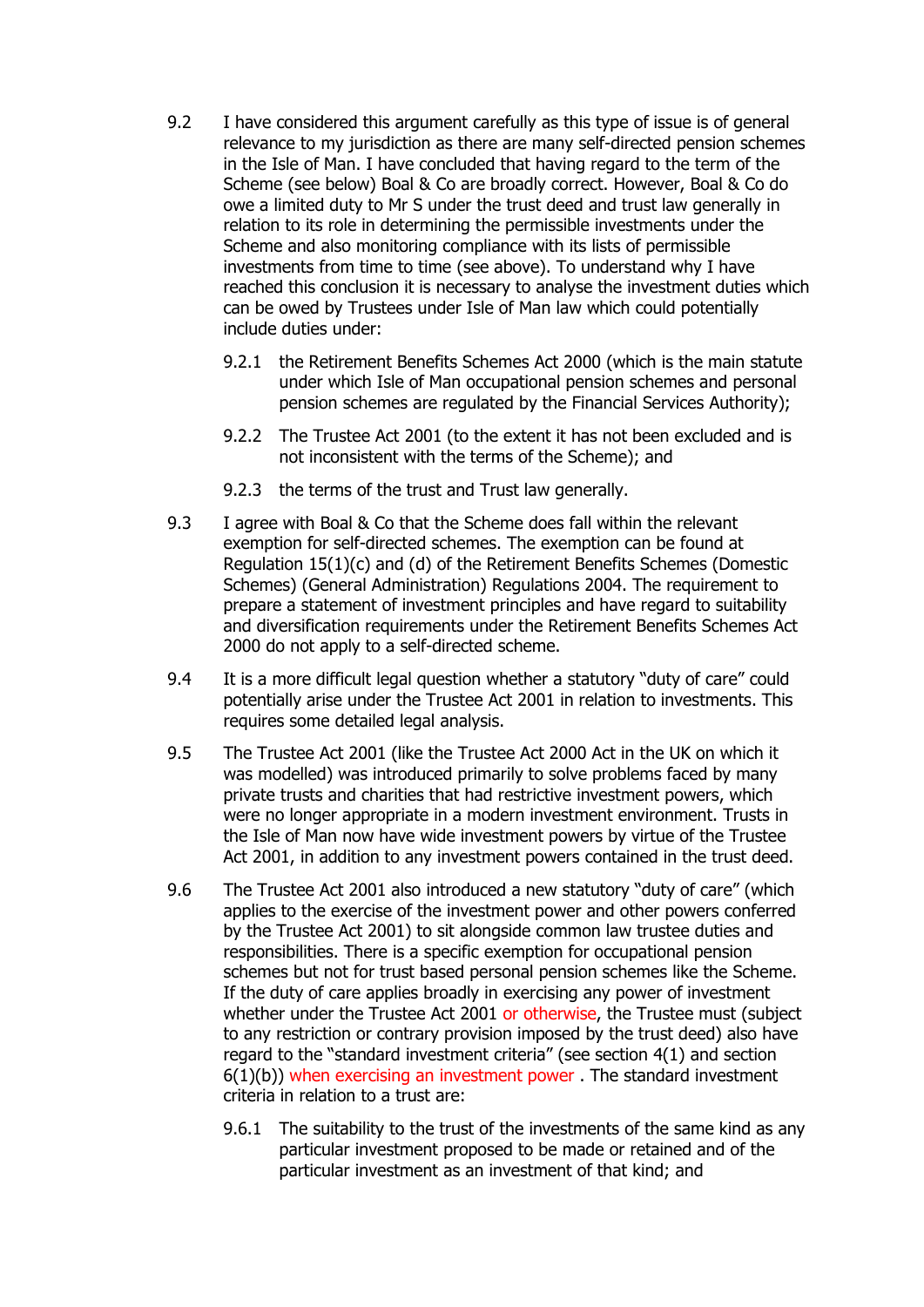- 9.6.2 The need for diversification of investments of the trust, in so far as is appropriate to the circumstances of the trust.
- 9.7 The Trustee must also from time to time review the investments of the trust and consider whether, having regard to the standard investment criteria, they should be varied (clause 4(2) of the Trustee Act 2001).
- 9.8 Before exercising a power of investment or when reviewing a power of investment or when reviewing the investments of the trust the trustee must obtain and consider proper advice unless he reasonably concludes that in all the circumstances it is unnecessary or inappropriate to do so.
- 9.9 The explanatory notes for the original UK version of the Trustee Act 2000 (which is to all intents and purposes identical to the Trustee Act 2001 adopted in the Isle of Man) states:

"The duty is a default provision. It may be excluded or modified by the terms of the trust. The new duty will apply to the manner of the exercise by trustees of a discretionary power. It will not apply to a decision by the trustees as to whether to exercise that discretionary power in the first place"

- 9.10 Any duty of care under the Trustee Act 2001 can only arise, as noted above, to the extent it relates to the exercise of any investment power by the trustee. The duty of care also *does not apply insofar as it appears from the* trust instrument that the duty is not meant to apply (paragraph 7 of Schedule 1 to the Trustee Act 2001).
- 9.11 It is therefore necessary to examine the provisions of the Trust Deed in detail to establish whether the Trustees are indeed exercising any investment power and, if so, whether it appears from the trust instrument that the duty is not meant to apply to determine whether it is capable of applying in relation to the Scheme. I will consider this issue further in section 10 of the determination as the analysis is quite complicated.
- 9.12 The final source of obligations in relation to investments can be found in trust law generally. Generally in relation to the exercise of investment powers the trustees have to exercise them in a way which is in the best interests of members which in the context of an investment power is generally regarded as the best financial interests of the member having regard to the level of risk in the context of the overall portfolio. Various trust law cases in the UK (Which would be persuasive authority in the Isle of Man) have held more recently that acting in the best interests of the members is often used in a way which is short-hand for the more general trust law principle that trustees must exercise their powers in a way which promotes the purposes of a trust. In the context of a money purchase pension scheme this would in my view be to exercise their powers with the purpose of building up a sufficient pot of money to provide pension and lump sum benefits on retirement.

### **10 Have the Trustees acted consistently with their investment duties under the trust deed and/or the Trustee Act 2001?**

10.1 I will now consider in more detail whether Boal & Co is correct that, in their analysis of their investment duties (as set out in section 9.1 of the determination).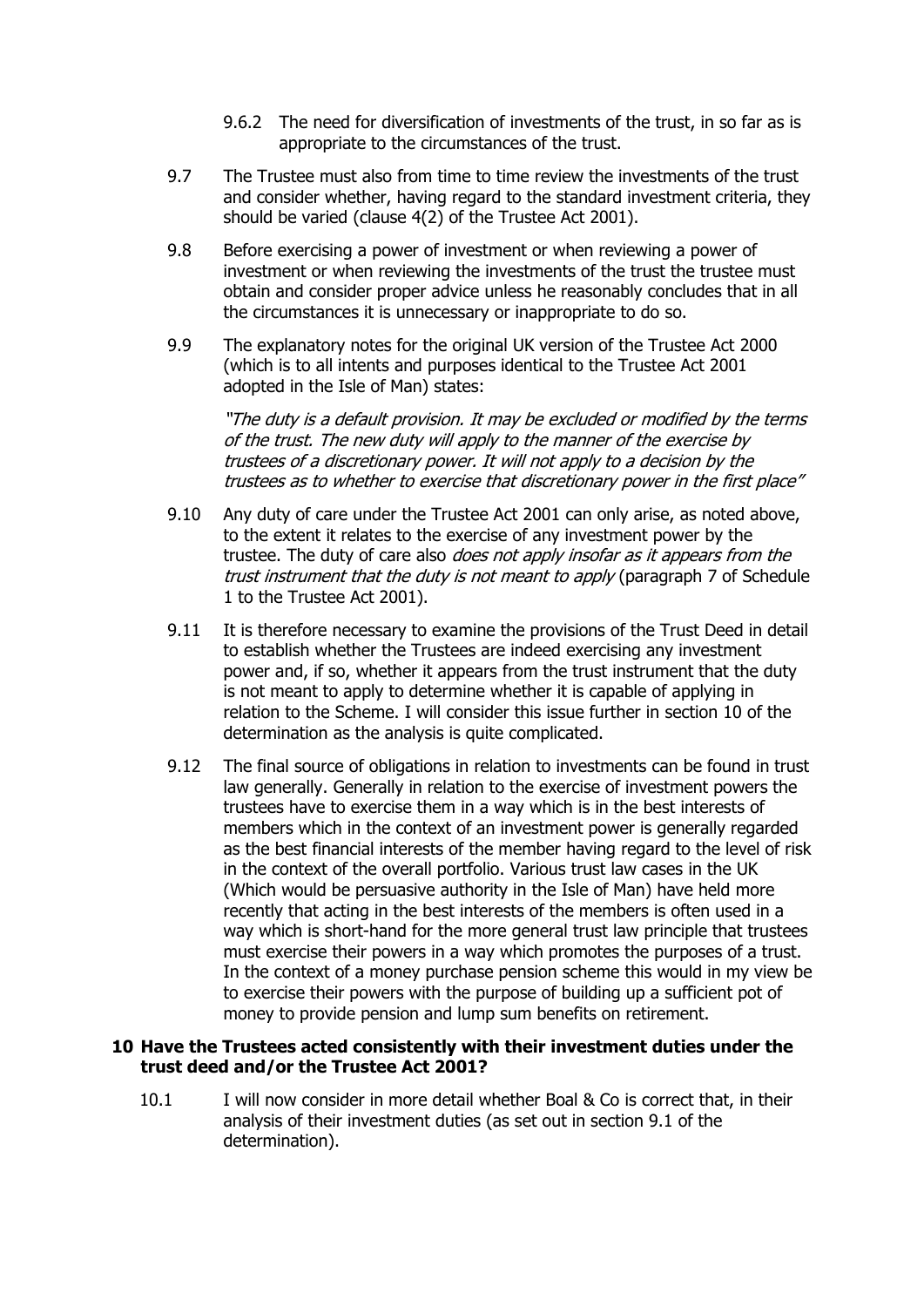- 10.2 The first point I would note is that under Clause 3.6 of the Trust Deed (perhaps surprisingly for a self-directed scheme) it is provided that *the* provisions of the Trustee Act 2001 shall apply to the trustees in so far as it applies to pension trustees. This, however, does not take us much further as the Trustee Act 2001 only applies to some (and not all) pension trustees and the statutory "duty of care" does not apply to pension trustees where it appears from the trust deed that it is not intended to do so. It is therefore necessary to look at the investment provisions themselves at Clause 6.3 to see is the duty of care applies or has been effectively excluded.
- 10.3 It is common in my experience to find in self-directed investment schemes that express provisions are written into the investment power in the trust deed and rules requiring the trustees to act on the instructions of the member and/or the member's appointed investment adviser and, giving the trustees no discretion in relation to the permitted investments specified under the investment power. At first examination this is not what clause 6.3 is doing. The first paragraph of Clause 6.3 gives the Trustee a wide ranging investment power permitting them to invest in anything a beneficial owner could invest in subject to the Applicable Requirements (which include various requirements of Isle of Man law such as not to make investments that prejudice tax approval). This is a typically worded investment power you would find in many other trusts where the trustees have a general wide ranging power to decide what investments to make on behalf of the beneficiaries under the trust.
- 10.4 I consider, however, that the addition of the words in the second paragraph of clause 6.3:

"The choice of the range of investments offered to Members from the above permitted list shall be at the sole discretion of the trustees, subject to the overriding requirement that the investments shall comply with the Applicable Legislation."; and

also the provisions contained in the Application Form requiring the Trustee to appoint the financial adviser to act on his behalf and permitting them to accept instructions in relation to investments on his behalf, achieves a similar result. These words effectively give the Trustee a wide ranging discretion to offer member's a choice from the permitted list of investments (which at its widest include all the investments permitted under the Clause 6.3 or a more restricted list) and also give the Trustees authority to act on the instructions of the member's financial adviser in relation to investment choices in respect of investments. If a member is given a choice from a range of permitted investments by implication the Trustee must act on that choice or direction in relation to the investment. There is no residual discretion once the choice of the range of investments offered to Members has been determined.

10.5 Accordingly to the extent that the Trustee is required to act on the instruction of the member or his appointed adviser (under clause 6.3 and the Application Form) a statutory duty of care does not arise under the Trustee Act 2001 (as there is no exercise of the power by the Trustee on which the statutory duty can bite) or alternatively if, as a matter of law there is still an exercise of the power of the investment, the provisions of the trust deed are not consistent with the imposition of the statutory duty of care under the Trustee Act 2001. If the Trustee has to act on instructions they cannot consider suitability or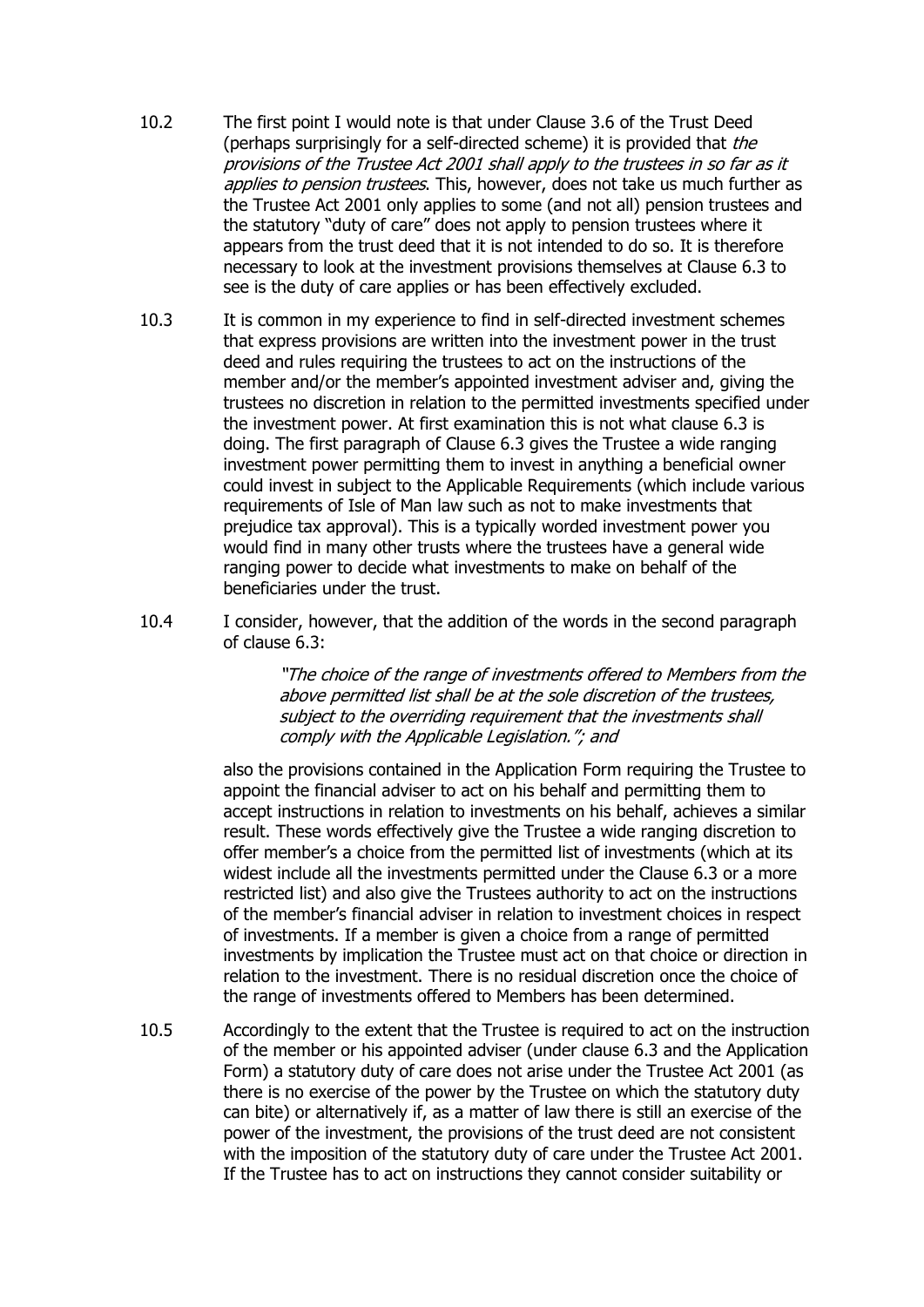diversification requirements in relation to the choice of the particular investment (and accordingly are excluded under paragraph 7 of Schedule 1 to the Trustee Act 2001). In this connection I would note that, while the decisions of the UK Pensions Ombudsman are not binding in any way on me, the above analysis is consistent with the approach taken by the UK Pensions Ombudsman where he has held in a number of complaints that a duty of care under the UK Trustee Act 2000 did not arise in the case of a self-directed scheme. $<sup>1</sup>$  I therefore agree with Boal & Co that no statutory duty of care and</sup> no requirement to consider the suitability and diversification of investments arises by virtue of the Trustee Act 2001.

- 10.6 As discussed previously the Trustee does still in my view have a limited residual trust law duty under clause 6.3 as it has discretion to determine the permitted range of investments the member can choose from the universe of permitted investments under clause 6.3 (which is broadly every type of investment a beneficial owner can invest in other than those not permitted under the Applicable Laws). However, again I do not consider that the exercise of a discretion (or failure to exercise the discretion) amounts to an exercise of a power of investment for the purposes of the Trustee Act 2001 to which the statutory duty of care can apply. The Trustees are not exercising a power of investment when making a decision from time to time on the range of permitted investments but setting out the limits on the investment choices available to all the members of the Scheme (including Mr S) under the Scheme. They are circumscribing the scope of the choices that can be made under the investment power.
- 10.7 It is still necessary to consider whether the original decision to offer an "open architecture scheme" (see page 10 of the Brochure) and to permit members of the Scheme (which is a multi-member scheme) to invest in any private portfolio bonds, investment bonds and other life assurance policies and collective investment funds (see page 10 of the Brochure) is consistent with the Trustee's general fiduciary duties in relation to the Scheme. In the context of an investment power in a self-directed money purchase scheme where the member has the benefit of investment advice or appoints a financial adviser to make investment decisions for him, allowing a wide range

1

 $1$  See - Mr Michael Beasley P-5670 – 30 March 2015; Mr Robert Goodwin PO -7436 16 September 2015 and Mrs Y PO 8922 12 July 2016. All these cases related to investment in an unregulated palm oil scheme by a SIPP and the question of the due diligence (if any) that it was argued should have been carried out by the UK based SIPP provider in relation to unregulated investments chosen by the member. The cases are not quite on all fours with the current complaint I am considering but all of the cases concluded that a SIPP provider who was required to act on member instructions did not owe any duty of care under the UK Trustee Act 2000 (which is identical to the Trustee Act 2001 in the Isle of Man). For completeness I should mention financial services ombudsman in the UK has held that in certain circumstances a SIPP provider owes a duty under UK financial services legislation to carry out due diligence on an unregulated investment. The reasoning in these decisions were confirmed in the UK in the UK case of Berkeley Burke SIPP Administration Ltd V Financial Ombudsman Service and the ombudsman cases distinguished on the basis that the legislative framework was not the same when considering complaints to the UK financial ombudsman. The financial services legislation in the Isle of Man differs significantly from UK financial services legislation and I do not consider that the reasoning in Berkeley Burke is of any assistance in relation to the current complaint.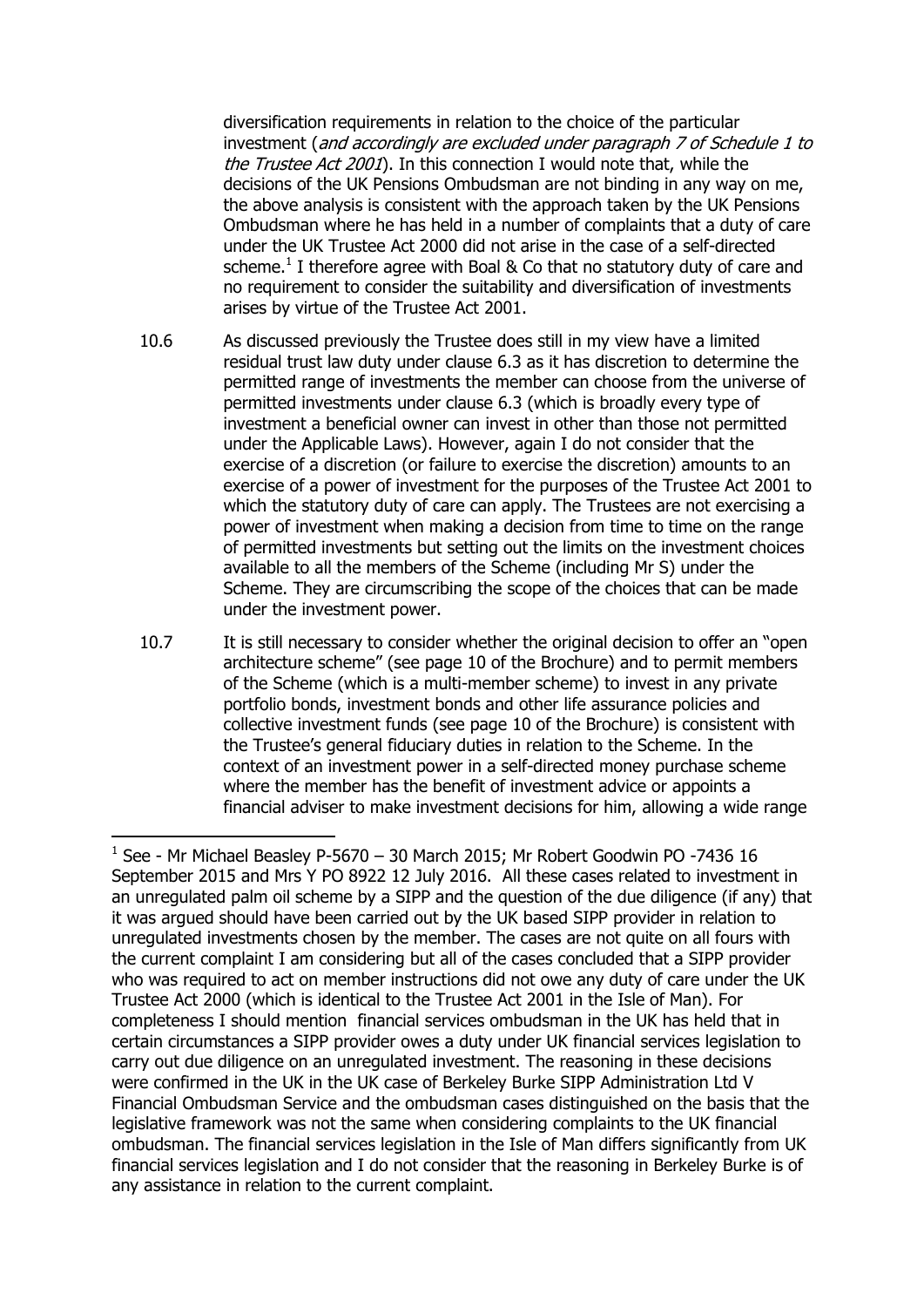of investments, gives the member maximum scope for choosing investments which meets his agreed investment profile. It is very common for selfdirected schemes to offer a very wide range of investment choices – many other full self-directed schemes allow investment in virtually any investment. I do not consider the original decision to allow members of a multi-member scheme (including Mr S) to invest broadly in any investments (including investments of varying degrees of risk) with no restrictions other than compliance with the Applicable Legislation is in breach of the Trustee's fiduciary duties in relation to their limited discretionary power under clause 6.3. I do consider however that that Boal & Co has a more limited duty to take steps to ensure that investments were made in accordance with the permitted investments under clause 6.3 from time to time. This is not an exercise of an investment power by Boal & Co as such but ensuring compliance with the rules of the Scheme (i.e. investments are only made in accordance with the terms of the investment power).

- 10.8 The later decision by Boal & Co as Trustee to introduce investment guidelines in December 2016 for appointed advisers also is in my view within the range of what reasonable trustees of a self-directed scheme could have adopted acting consistently with their fiduciary duties under trust law. Having made that decision the Trustee would then going forward in my view be under an ongoing obligation to monitor the investment choices made by member to ensure compliance with the revised Investment Guidelines by the appointed advisers and alert members/investment advisers in the case of any noncompliance. The Trustee does however appear to have then taken steps to check member portfolios against the new investment guidelines and notified Mr S of the breach of the new guidelines. The time taken to review all members' portfolios following the introduction of the new investment guidelines does not seem to be unreasonable. I do not consider the period taken to notify Mr S of the breach of the new investment guidelines is in breach of any duty to monitor compliance with the new policy (which in my view must have arisen) following the decision to adopt the policy.
- 10.9 My conclusion, therefore, is that Boal & Co (as trustee) was not in breach of their investment duties under the trust deed or their fiduciary duties in relation to the exercise of their discretion to determine the range of permissible investments under Clause 6.3 of the Trust Deed or checking that investments were made in accordance with the permissible range of investments.
- 10.10 I do have considerable sympathy for Mr S in relation to the investment losses he has suffered as a result of decisions made on his behalf by his Investment Adviser which I understand were not consistent with Mr S's attitude to risk. However, I do not consider that Boal & Co is responsible for those losses.

### **Ian Greenstreet**

### **Pensions Ombudsman**

**31 May 2019**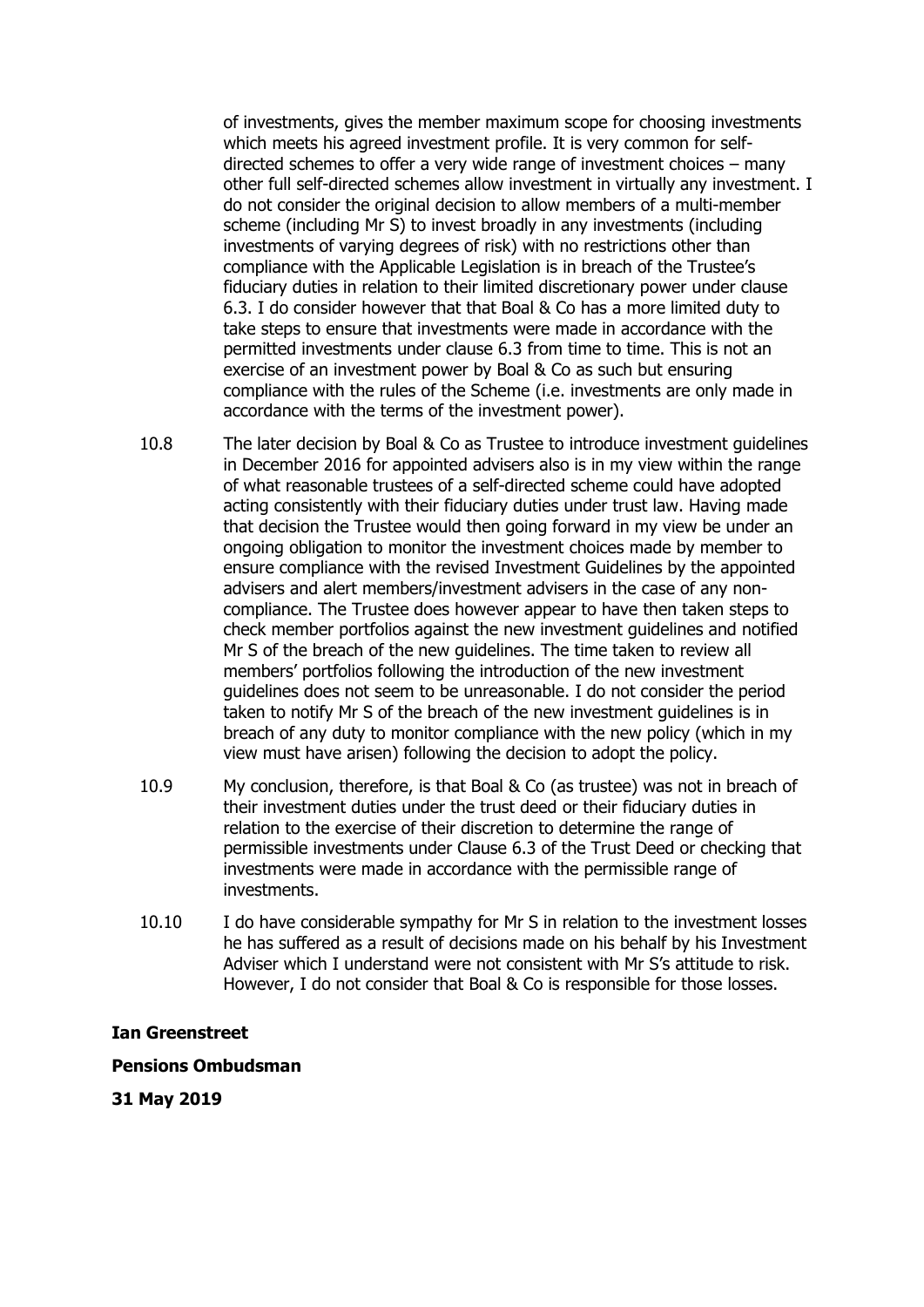# **Appendix 1 – Extracts from the Trust Deed and Rules**

3.6 The provisions of the Trustee Act 2001 shall apply to the trustees in so far as it applies to pension trustees.

………………………………………………………………..

## 6 **Scheme Assets and Investments**

6.1 General

The contributions paid to the trustees in accordance with or for the purposes of the Scheme and all investments for the time being representing the same and all income thereon and all moneys derived therefrom shall constitute a fund (hereinafter called "the Fund") vested in the trustees upon irrevocable trust to hold and apply and dispose of the same in accordance with the Scheme. The Members may not withdraw monies from the Fund or may not receive income from the Fund otherwise than for the proper payment of benefits under the Scheme at the time provided by the Rules.

## 6.2 **Appointment of Investment Manager**

The trustees shall have power to appoint and remove an investment manager (whether being a company or an individual) to the Scheme on such terms as to remuneration or otherwise as shall from time to time be agreed between the trustees and such investment manager. Notwithstanding anything to the contrary in the Trust Deed and the Rules such investment manager may have such powers and duties in relation to the investment and change of investment of the assets for the time being of the Scheme in accordance with the provisions of Clause 6 hereof as the trustees shall think fit and in particular and without prejudice to the generality of the foregoing such investment manager if it shall be a company may be empowered to hold any such investment in its own name or the name of its nominee.

### 6.3 **Permitted Investments**

The trustees may retain in any bank account such moneys as the trustees may consider proper and subject thereto shall have power to invest all moneys coming into the trustees' hands on account of the Scheme and to transpose and vary any such investments in any forms of investment whether or not involving liability or producing income and whether or not authorised by law for the investment of trust moneys as if the trustees were absolutely and beneficially entitled thereto. In particular and without prejudice to the generality of the foregoing the trustees may invest any part of the Fund:-

- (a) In deferred or immediate annuity policies retirement or sinking fund contracts or any other assurance policies effected with any Approved Insurer as the trustees may think fit on terms that all sums payable under such contracts or policies shall when received by the trustees be held by them upon trust for the purposes of the Scheme; or
- (b) By placing the same on deposit or current account with any bank or building society at such rate of interest (if any) and upon such terms as the trustees shall think fit.

The choice of the range of investments offered to Members from the above permitted list shall be at the sole discretion of the trustees, subject to the